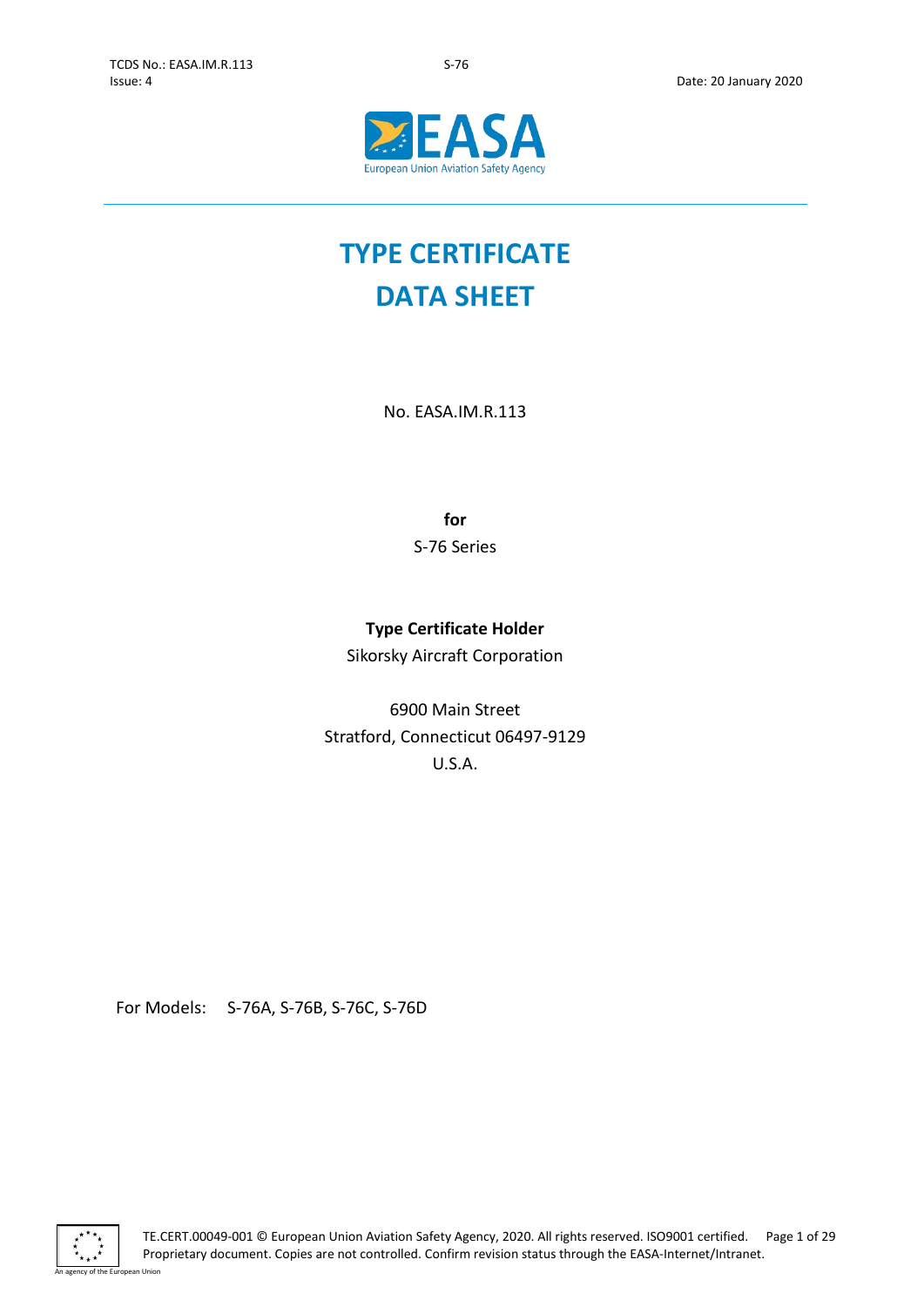| <b>TABLE OF CONTENTS</b> |  |
|--------------------------|--|
|                          |  |
|                          |  |
|                          |  |
|                          |  |
|                          |  |
|                          |  |
|                          |  |
|                          |  |
|                          |  |
|                          |  |
|                          |  |
|                          |  |
|                          |  |
|                          |  |
|                          |  |
|                          |  |
|                          |  |
|                          |  |
|                          |  |
|                          |  |
|                          |  |
|                          |  |
|                          |  |
|                          |  |
|                          |  |
|                          |  |
|                          |  |
|                          |  |
|                          |  |
|                          |  |
|                          |  |

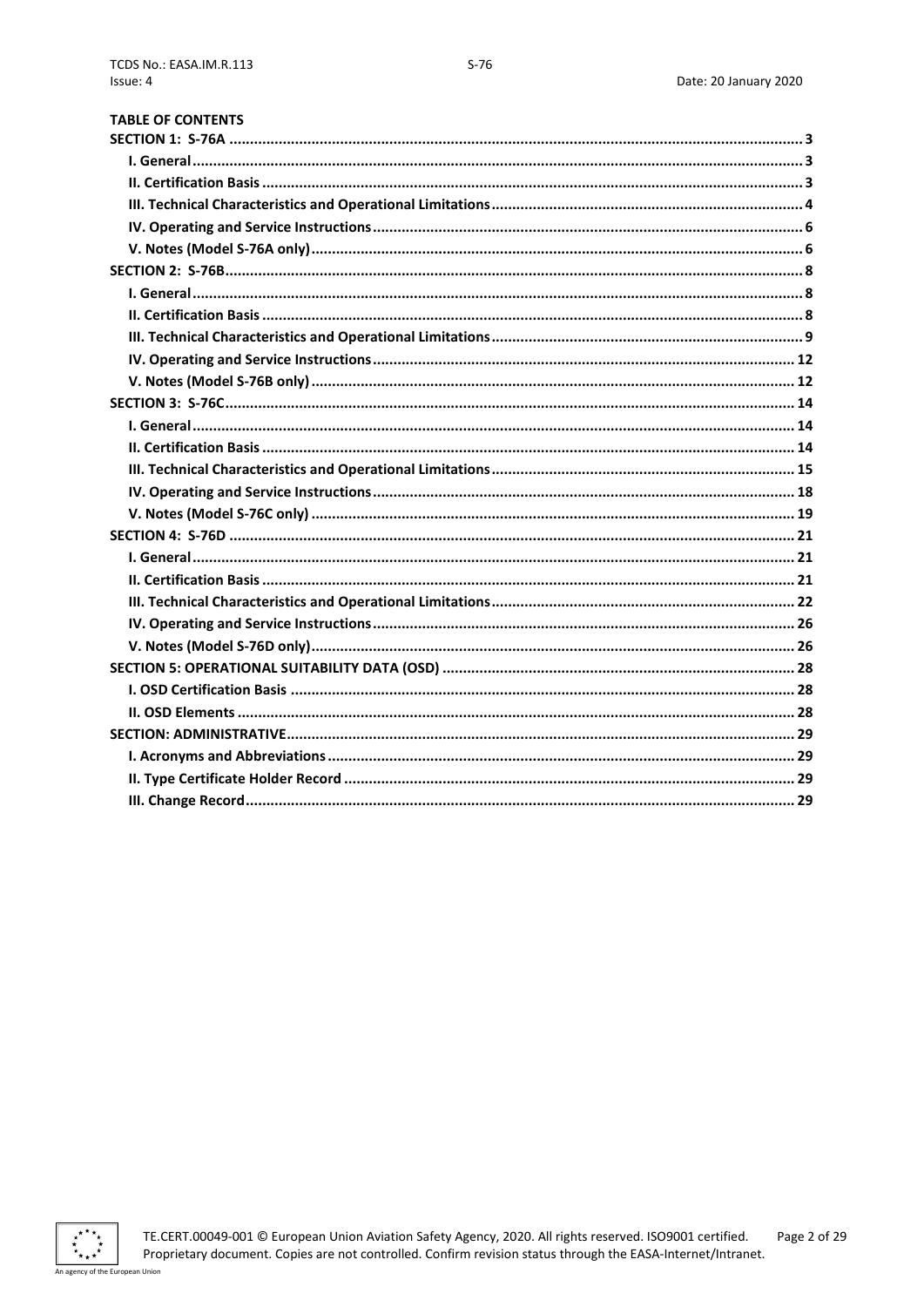# <span id="page-2-0"></span>**SECTION 1: S-76A**

<span id="page-2-1"></span>

|    | SECTION 1: 5-76A                                                                                                                                                                                                                                                                                                                                                                                                                                                                                    |                            |                                                                                                                            |
|----|-----------------------------------------------------------------------------------------------------------------------------------------------------------------------------------------------------------------------------------------------------------------------------------------------------------------------------------------------------------------------------------------------------------------------------------------------------------------------------------------------------|----------------------------|----------------------------------------------------------------------------------------------------------------------------|
|    | I. General                                                                                                                                                                                                                                                                                                                                                                                                                                                                                          |                            |                                                                                                                            |
| 1. | Type/ Model/ Variant                                                                                                                                                                                                                                                                                                                                                                                                                                                                                |                            |                                                                                                                            |
|    | 1.1 Type                                                                                                                                                                                                                                                                                                                                                                                                                                                                                            | $S-76$                     |                                                                                                                            |
|    | 1.2 Model                                                                                                                                                                                                                                                                                                                                                                                                                                                                                           | $S-76A$                    |                                                                                                                            |
|    | 1.3 Variant                                                                                                                                                                                                                                                                                                                                                                                                                                                                                         |                            |                                                                                                                            |
| 2. | Airworthiness Category                                                                                                                                                                                                                                                                                                                                                                                                                                                                              |                            | Large Rotorcraft, Category A and B                                                                                         |
| 3. | Manufacturer                                                                                                                                                                                                                                                                                                                                                                                                                                                                                        | 6900 Main Street<br>U.S.A. | Sikorsky Aircraft Corporation<br>Stratford, Connecticut 06497-9129                                                         |
| 4. | Type Certification Application Date                                                                                                                                                                                                                                                                                                                                                                                                                                                                 | to FAA: 17 January 1975    |                                                                                                                            |
| 5. | <b>State of Design Authority</b>                                                                                                                                                                                                                                                                                                                                                                                                                                                                    |                            | Federal Aviation Administration (FAA), USA                                                                                 |
| 6. | <b>Type Certificate Date</b>                                                                                                                                                                                                                                                                                                                                                                                                                                                                        | by FAA:<br>by CAA UK:      | 21 November 1978<br>26 April 1979                                                                                          |
| 7. | Type Certificate n°                                                                                                                                                                                                                                                                                                                                                                                                                                                                                 | by FAA:<br>by CAA UK:      | H1NE<br><b>FR 10</b>                                                                                                       |
| 8. | Type Certificate Data Sheet n°                                                                                                                                                                                                                                                                                                                                                                                                                                                                      | by FAA:<br>by CAA UK:      | H1NE<br><b>FR 10</b>                                                                                                       |
| 9. | <b>EASA Type Certification Date</b>                                                                                                                                                                                                                                                                                                                                                                                                                                                                 | 28 September 2003,         | in accordance with CR (EU) 1702/2003, Article 2, 3., (a),<br>(i), 2 <sup>nd</sup> bullet, 2 <sup>nd</sup> indented bullet. |
|    | II. Certification Basis                                                                                                                                                                                                                                                                                                                                                                                                                                                                             |                            |                                                                                                                            |
| 1. | Reference Date for determining the<br>applicable requirements                                                                                                                                                                                                                                                                                                                                                                                                                                       | 17 January 1975            |                                                                                                                            |
| 2. | Airworthiness Requirements                                                                                                                                                                                                                                                                                                                                                                                                                                                                          |                            |                                                                                                                            |
|    | FAR Part 29, dated 1 February 1965, Amdt. 29-1 through 29-11; in addition, portions of Amdts. 29-12,<br>portions of Amdt. 29-13, specifically 29.965, and portions of Amdt. 29-21, specifically 29.1, 29.79,<br>29.1517, and 29.1587.<br>Instrument flight criteria (interim) for S-76, dated 10 February 1977.<br>Compliance with the following optional requirements has been established:<br>Ditching provisions FAR 29.563 including 29.801 and 29.807(d) of Amdt. 29-12 and excluding 29.1411, |                            | specifically, 29.67, 29.71, 29.75, 29.141, 29.173, 29.175, 29.931, 29.1189(a)(2), 29.1555(c)(2), 29.1557(c),               |

<span id="page-2-2"></span>29.1415, and 29.1561 when emergency flotation gear p/n 76076-02002 is installed.

For ditching approval compliance with the operating rules and FAR 29.1411, 29.1415, and 29.1561 must be shown.

Cargo hook FAR 29.865 including 29.25 of amendment 29-12, when cargo hook system, p/n 76255- 02000, is installed. For external load operations, FAR 133, including Amdts. 1-4

| 3. | <b>Special Conditions</b>                    | 29-82-NE-3 (Docket No. 17721), dated 27 March 1978                                                                                  |
|----|----------------------------------------------|-------------------------------------------------------------------------------------------------------------------------------------|
| 4. | Exemptions                                   | Partial Grant of Exemption from FAR 29.811(h),<br>Exemption n° 2542 (Docket n° 17403), dated 9 January<br>1979, for the Model S-76A |
| 5. | Deviations                                   | none                                                                                                                                |
| 6. | Equivalent Safety Findings                   | FAR 29.173(b)                                                                                                                       |
| 7. | Requirements elected to comply               | none                                                                                                                                |
| 8. | <b>Environmental Protection Requirements</b> |                                                                                                                                     |
|    | Noise Requirements<br>8.1                    | See TCDSN EASA.IM.R.113                                                                                                             |

TE.CERT.00049-001 © European Union Aviation Safety Agency, 2020. All rights reserved. ISO9001 certified. Page 3 of 29 Proprietary document. Copies are not controlled. Confirm revision status through the EASA-Internet/Intranet.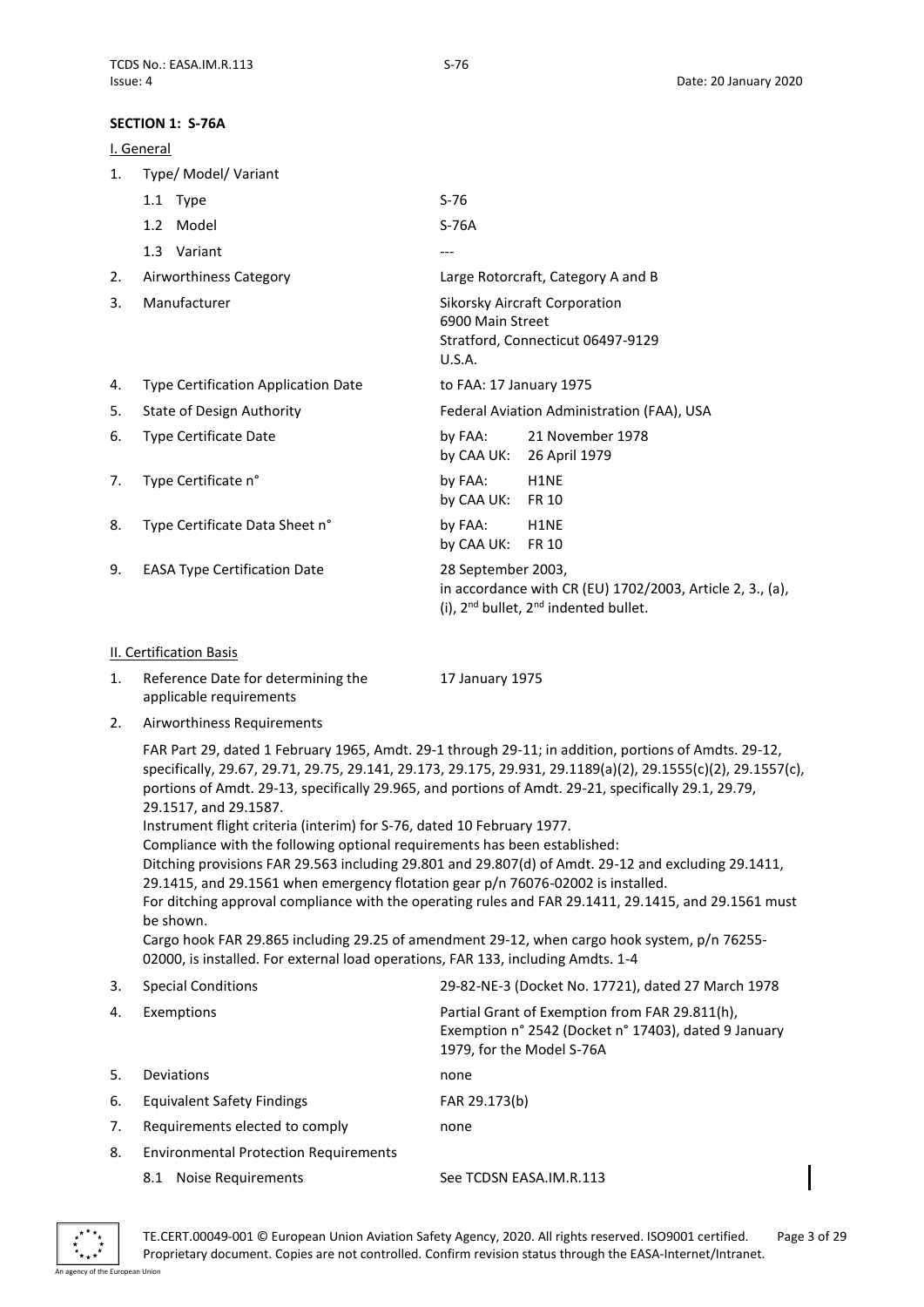|    | 8.2 Emission Requirements          | n/a                 |
|----|------------------------------------|---------------------|
| 9. | Operational Suitability Data (OSD) | see SECTION 5 below |

# <span id="page-3-0"></span>III. Technical Characteristics and Operational Limitations

|    | Type Design Definition | Sikorsky drawings 76000-00001-041 and (modified)<br>76000-00001-041 as modified by 76070-00100-011<br>(Arriel 1S), or 76070-30600-011 (Arriel 1S1)                                      |
|----|------------------------|-----------------------------------------------------------------------------------------------------------------------------------------------------------------------------------------|
| 2. | Description            | Twin gas turbine engine; four-bladed single main rotor,<br>four-bladed tail rotor; helicopter with tricycle-type<br>landing gear; designed to carry up to 13 passengers and a<br>pilot. |
| 3. | Equipment              | Refer to Equipment List in approved RFM                                                                                                                                                 |
| 4. | <b>Dimensions</b>      |                                                                                                                                                                                         |

|     |       | Length:                                                                            | 13.22 m                                 |
|-----|-------|------------------------------------------------------------------------------------|-----------------------------------------|
|     |       | Width hull:                                                                        | 2.13 m                                  |
|     |       | Width stabilizer:                                                                  | 3.05 <sub>m</sub>                       |
|     |       | Height:                                                                            | 3.58 <sub>m</sub>                       |
|     |       | Diameter:                                                                          | 13.41 m                                 |
|     |       | Diameter:                                                                          | 2.44 m                                  |
|     |       |                                                                                    |                                         |
| 5.1 | Model | Allison Engine Company                                                             |                                         |
|     |       | 2 x Model 250-C30, or,                                                             |                                         |
|     |       | 2 x Model 250-C30S, or,                                                            |                                         |
|     |       |                                                                                    | 1 each Model 250-C30 and Model 250-C30S |
|     |       | (see Note 1.)                                                                      |                                         |
|     |       | FAA TC/TCDS n°:                                                                    | E <sub>1</sub> GL                       |
|     |       | EASA TC/TCDS n°:                                                                   | n/a                                     |
|     |       | 4.1 Fuselage<br>4.2 Main Rotor<br>4.3 Tail Rotor<br>Engine<br>5.2 Type Certificate |                                         |

5.3 Limitations

5. Engine

5.3.1Installed Engine Limitations Sea level static / standard day

|                              | TQ limits<br>$[\%]$ | Gas generator speed limits<br>$(N_1)$ [rpm $(\%)$ ] | PWR turbine inlet<br>$(T_5)$ [°C] |
|------------------------------|---------------------|-----------------------------------------------------|-----------------------------------|
| TKOF (5 min)                 | 104.6               | 53 550 (105.0)                                      | 768                               |
| <b>Max Continuous</b>        | 104.6               | 53 550 (105.0)                                      | 768                               |
| OEI (30 min)                 | 104.6               | 53 550 (105.0)                                      | 798                               |
| OEI (2-1/ <sub>2</sub> -min) | 111.2               | 53 550 (105.0)                                      | 826                               |
| 16 sec transient (OEI)       | 111.2 to 155.0      |                                                     |                                   |
| 10 sec transient (starting)  |                     | 53 550 (105.0) to 54 060 (106.0)                    | 826 to 927                        |

5.3.2 Output shaft  $(N_2)$ 

|       | Normal Range                      | 95% to 107%                                                                                                                     |
|-------|-----------------------------------|---------------------------------------------------------------------------------------------------------------------------------|
|       | <b>Max Continuous</b>             | Varies linearly from 114% at flight autorotation to 107.1%<br>at $2-\frac{1}{2}$ -min power                                     |
|       | Max 15-sec                        | Varies linearly from 119% at flight autorotation to 109%<br>at $2\frac{1}{2}$ -min power                                        |
|       | Engine torque                     | $100\% = 764.7$ Nm (564 lb·ft)                                                                                                  |
|       |                                   | See Rotorcraft Flight Manual for T <sub>5</sub> (power turbine inlet<br>temperature) limits and power turbine (N2) speed limits |
| 5.3.3 | <b>Transmission Torque Limits</b> | Refer to approved RFM                                                                                                           |

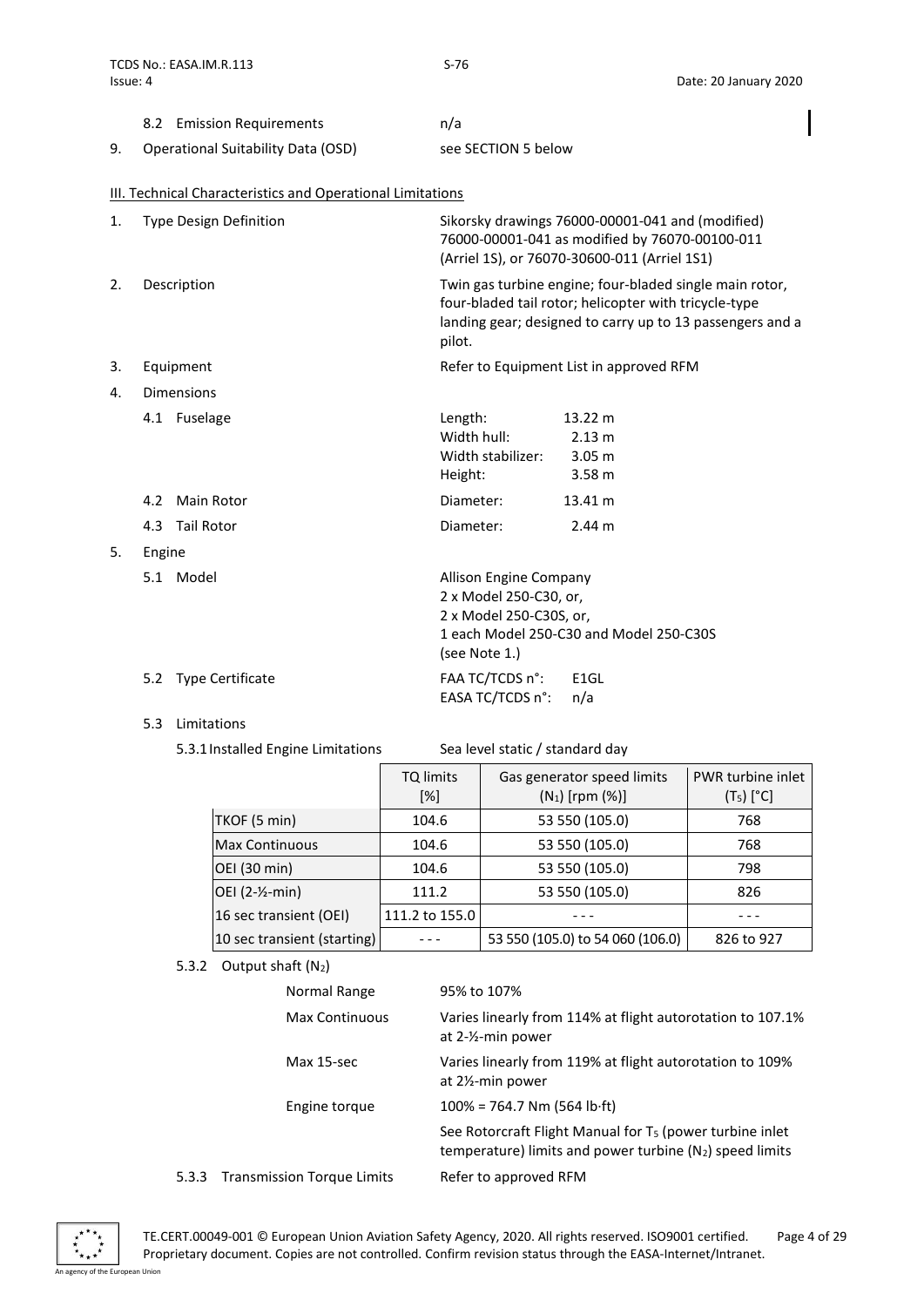| 6.  | Fluids (Fuel/ Oil/ Additives)  |                                                |                                                                                                                       |                                                                                                         |                                                                                                                                                                                                       |
|-----|--------------------------------|------------------------------------------------|-----------------------------------------------------------------------------------------------------------------------|---------------------------------------------------------------------------------------------------------|-------------------------------------------------------------------------------------------------------------------------------------------------------------------------------------------------------|
|     | 6.1 Fuel                       |                                                | Primary:<br>Alternate:                                                                                                | required (see Note 3.)                                                                                  | JP-4/JP-5**/JP-8/Jet A**/Jet A1**/Jet B/GB6537-94(RP-3)**<br>** AVGAS/Jet A, A1, or JP5 mixture.<br>Do not use above 4°C (40°F), (see Note 2.). For<br>operations below 4°C (40°F), anti-ice additive |
|     | 6.2 Oil                        |                                                | Refer to approved RFM                                                                                                 |                                                                                                         |                                                                                                                                                                                                       |
|     | 6.3 Additives                  |                                                | See Note 3.                                                                                                           |                                                                                                         |                                                                                                                                                                                                       |
| 7.  | Fluid capacities               |                                                |                                                                                                                       |                                                                                                         |                                                                                                                                                                                                       |
|     | 7.1 Fuel                       |                                                | Fuel tank capacity:<br>Usable fuel:                                                                                   |                                                                                                         | 1084 litres (286.4 US gal)<br>1 064 litres (281.2 US gal)                                                                                                                                             |
|     | 7.2 Oil                        |                                                | 4.8 litres (1.27 US gal) per engine                                                                                   |                                                                                                         |                                                                                                                                                                                                       |
|     | 7.3 Coolant System Capacity    |                                                | n/a                                                                                                                   |                                                                                                         |                                                                                                                                                                                                       |
| 8.  | Air Speed Limitations          |                                                | VNE PWR ON:<br>density altitude.<br>VLE/VLO:<br>V <sub>NE PWR OFF</sub> :                                             | 155 KIAS,<br>130 KIAS.<br>141 KIAS.                                                                     | see RFM for variations of V <sub>NE</sub> with gross weight and<br>Below 36.3 kg (80 lb) fuel remaining per tank, reduce                                                                              |
|     |                                |                                                | airspeed to 126 KIAS or less.                                                                                         |                                                                                                         |                                                                                                                                                                                                       |
| 9.  | <b>Rotor Speed Limitations</b> |                                                | Power on:<br>Maximum<br>Minimum<br>Minimum<br>Power off:<br>Maximum<br>Minimum<br>Transient:<br>Refer to approved RFM | 107% N <sub>r</sub><br>$100\%$ N <sub>r</sub><br>96% N <sub>r</sub><br>$115\%$ N <sub>r</sub><br>87% Nr | $(313$ rpm)<br>(AEO)<br>(OEI)<br>$(336$ rpm)<br>$(255$ rpm)                                                                                                                                           |
|     |                                | 10. Maximum Operating Altitude and Temperature |                                                                                                                       |                                                                                                         |                                                                                                                                                                                                       |
|     | 10.1 Altitude                  |                                                |                                                                                                                       |                                                                                                         |                                                                                                                                                                                                       |
|     |                                | Enroute:<br>Take-off and landing:              | 15 000 ft (4 572 m)<br>6 900 ft (2 103 m), or,                                                                        |                                                                                                         | 11 000 ft (3 353 m), (for helicopters incorporating<br>Sikorsky Kit p/n 76070-30005)                                                                                                                  |
|     | 10.2 Temperature               |                                                |                                                                                                                       |                                                                                                         | -34.4°C (-30°F) to ISA+36.7°C, not to exceed +48.9°C (120°F)                                                                                                                                          |
| 11. | <b>Operating Limitations</b>   |                                                | Category A and B<br>VFR day and night,<br>IFR,<br>Non-icing conditions                                                |                                                                                                         |                                                                                                                                                                                                       |
| 12. | <b>Maximum Mass</b>            |                                                | 4763 kg (10 500 lb)                                                                                                   |                                                                                                         |                                                                                                                                                                                                       |
| 13. | Centre of Gravity Range        |                                                | Refer to approved RFM                                                                                                 |                                                                                                         |                                                                                                                                                                                                       |
| 14. | Datum                          |                                                | forward of main rotor centroid                                                                                        |                                                                                                         | The datum line (STA 0) is located at 5 080 mm (200.0 in)                                                                                                                                              |
| 15. | <b>Levelling Means</b>         |                                                |                                                                                                                       |                                                                                                         | Levelling plate at STA 176, BL 35, L.H. and plumb line<br>from upper frame of the aft doorway                                                                                                         |

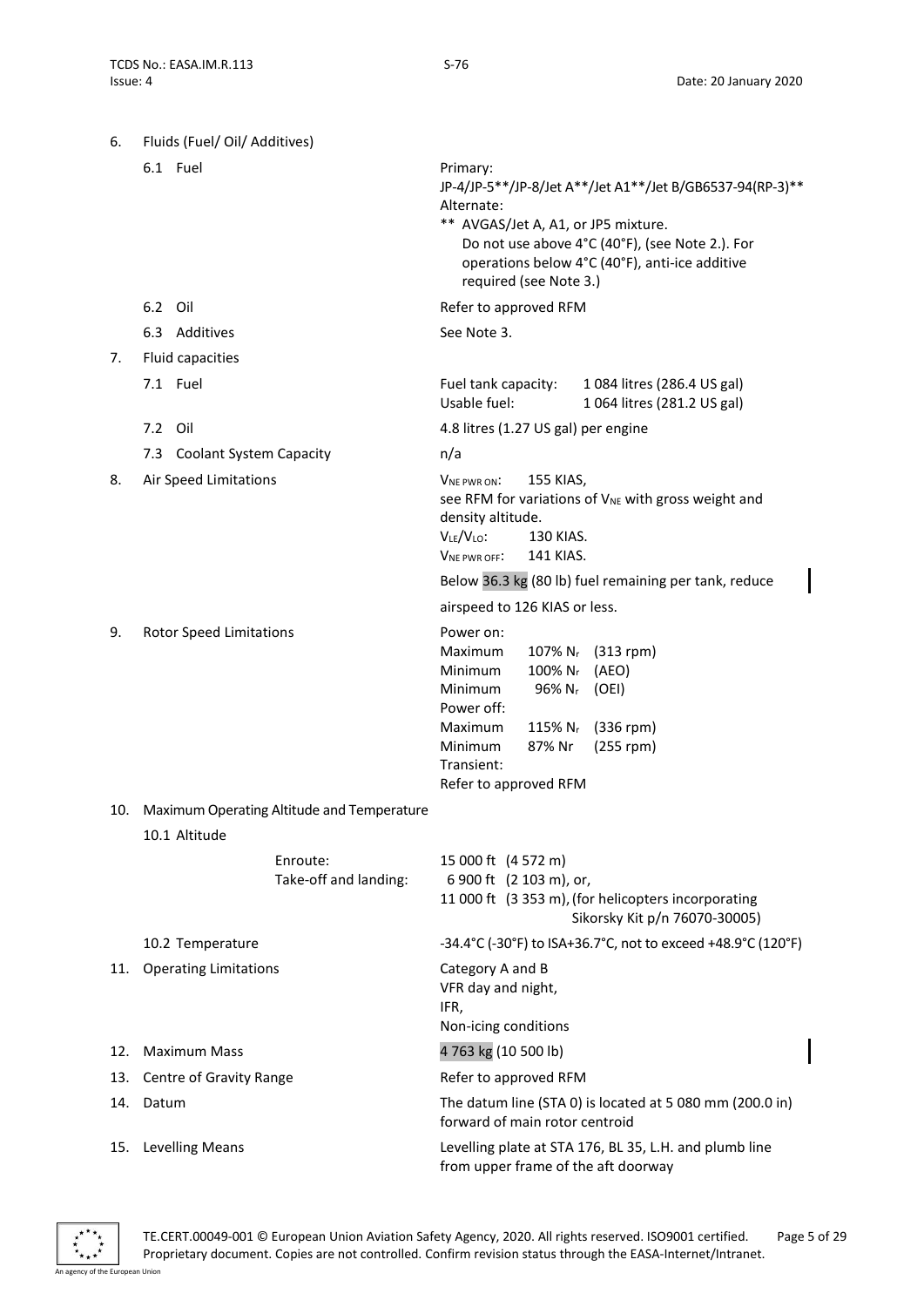|     | 16. Minimum Flight Crew             | 2 pilots (IFR)<br>1 pilot (IFR) when appropriately equipped and operating<br>to approved RFM or RFMS (see Note 6.)<br>1 pilot (VFR)  |
|-----|-------------------------------------|--------------------------------------------------------------------------------------------------------------------------------------|
| 17. | Maximum Passenger Seating Capacity  | 1 cockpit, 12 cabin                                                                                                                  |
| 18. | Passenger Emergency Exit            | 2, one on each side of the passenger cabin                                                                                           |
| 19. | Maximum Baggage/ Cargo Loads        | Baggage compartments:<br>272 kg (600 lb)<br>Cabin compartment:<br>Cargo floor loading 366 kg/m <sup>2</sup> (75 lb/ft <sup>2</sup> ) |
| 20. | <b>Rotor Blade Control Movement</b> | For rigging information refer to Maintenance Manual                                                                                  |
|     | 21. Auxiliary Power Unit (APU)      | n/a                                                                                                                                  |
| 22. | Life-limited Parts                  | See Chapter 4 of the Maintenance Manual                                                                                              |
|     | 23. Wheels and Tyres                | See Illustrated Parts Catalogue (IPC)                                                                                                |

#### <span id="page-5-0"></span>IV. Operating and Service Instructions

| 1. | <b>Flight Manual</b>                  | Rotorcraft Flight Manual, Model S-76A Helicopter<br>(Publication SA 4047-76-1), EASA-approved |
|----|---------------------------------------|-----------------------------------------------------------------------------------------------|
| 2. | Maintenance Manual                    | SA 4047-76-2 (see Note 7.)                                                                    |
| 3. | <b>Structural Repair Manual</b>       | SA 4047-76-12                                                                                 |
| 4. | Weight and Balance Manual             | n/a                                                                                           |
| 5. | <b>Illustrated Parts Catalogue</b>    | SA 4047-76-4                                                                                  |
| 6. | Service Letters and Service Bulletins | As published by Sikorsky and EASA-approved                                                    |

7. Required Equipment

The basic required equipment, as prescribed in the applicable airworthiness regulations (see Certification Basis), must be installed in the helicopter for certification. In addition, the following items of equipment are required. Special airspeed indicator approved for use on S-76A only:

- Aero Mechanism Part No. 8502C-S20LW, or,
- Aerosonic Part No. 20020-11190, or,
- Aerosonic Part No. 20020-11293.

### <span id="page-5-1"></span>V. Notes (Model S-76A only)

- 1. Alternate engine installations with Turboméca Arriel 1S or 1S1 engines are approved under STC SH568NE (not in mixed engine configurations).
- 2. Mixture ratio: 1 part AVGAS, Grade 80/87, to 2 parts Jet Fuel (Jet A, Jet 1, or JP-5) by volume may be used for unrestricted periods of time. AVGAS, Grade 100/130 (100LL) with a maximum of 2.0 ml/gal lead content may be used in place of Grade 80/87 in the same proportions with jet fuel for not over 300 hours during any overhaul period. Do not use above 4°C (40°F). Do not use AVGAS containing Tri-Cresyl-Phosphate (TCP).
- 3. MIL-T-5624 Grade JP-5 with anti-ice additive conforming to MIL-I-27686 (Philips Petroleum Company MB-55 or equivalent) in concentration of 0.035% to 0.15% by volume. ASTM D-1655 Jet A, A1, or GB6537-94 (RP3) with anti-ice additive conforming to MIL-I-27686 (Philips Petroleum Company MB-55 or equivalent) in concentration of 0.035% to 0.15% by volume. If the AVGAS/Jet Fuel mixture is added to JP-4 or Jet B, add anti-ice additive in concentration of 0.035% to 0.15% based only on the AVGAS/Jet Fuel volume added.

If the jet fuel to be mixed with AVGAS is JP-5, Jet A, or Jet A1, to which anti-ice additive has not been added, add anti-ice additive in concentration of 0.035% to 0.15% based on entire volume.

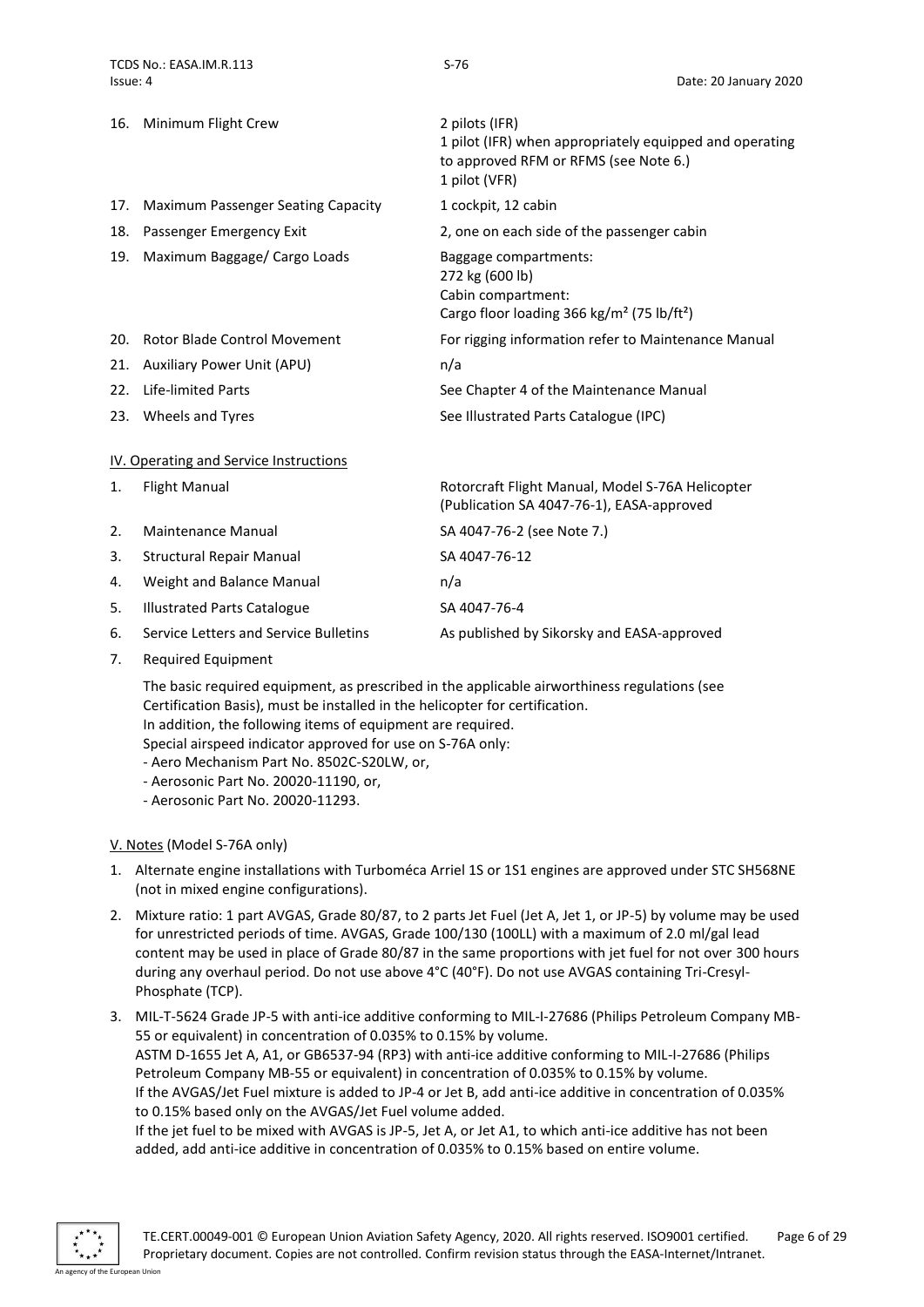#### V. Notes (Model S-76A only)

- 4. Current weight and balance report, including list of equipment included in certificated empty weight, and loading instructions, when necessary, must be provided for each helicopter at the time of original certification. See RFM loading section for variations of fuel weight and moment-arm with variations of fuel and fuel quantity.
- 5. When operated at gross weights above 4 672 kg (10 300 lb), the helicopter must comply with Revision 14 of the Airworthiness Limitations Section (ALS), dated 14 May 1985, or subsequent EASA-approved revisions of the Airworthiness Limitations and Inspection Requirements Manual SA 4047-76-2-1.
- 6. 1-pilot IFR is approved for Models S-76A when appropriately equipped and operating in accordance with a RFM or RFMS that allows such operation. For 1-pilot IFR operation requirements include installation of an SPZ 7000 Digital Automatic Flight Control System by STC or an SPZ 7600 Digital Automatic Flight Control System by STC or as optional equipment.

The following Honeywell RFMSs relate to 1-pilot IFR operations with the SPZ 7000:

- Model S-76A SA 4047-76-1 Honeywell Supp No. 27-5130-14-03
- Model S-76A SA 4047-76-1 Honeywell Supp No. 27-5120-19-01 (S-76A Arriel)

The following Sikorsky RFMS relate to 1-pilot IFR operations with the SPZ 7600:

- Model S-76A SA 4047-76-1 Supp S-38
- 7. Information essential to the proper maintenance of the helicopter is contained in the Sikorsky S-76A Maintenance Manual, publication SA 4047-76-2, and the Airworthiness Limitations and Inspection Requirements Manual SA 4047-76-2-1 provided with each helicopter. The values of retirement (service) life contained in Chapter 4 of the Airworthiness Limitations and Inspection Requirements Manual SA 4047-76-2-1 or inspection intervals cannot be increased without EASA approval (see Note 5.) For Model S-76A serial numbers 760295, 760296, 760297, 760298, 760300, and 760301: Information essential to proper maintenance of the helicopter is contained in the Sikorsky S-76A Maintenance Manual SA 4047-76AA-2 and the Airworthiness Limitations and Inspection Requirements Manual SA 4047-76-2-1 provided with each helicopter. The values of retirement (service) life contained in Chapter 4 of the Airworthiness Limitations and Inspection Requirements Manual SA 4047-76-2-1 or inspection intervals cannot be increased without EASA approval (see Note 5.)
- 8. Manufacturer's serial numbers: 76006, 76007, 760001 through 760122, 760130 through 760261, 760263 through 760268, 760270 through 760298, 760300 through 760302, 760304, 760364, 760366, 760369 through 760371, 760373, 760374 are eligible.

\* \* \*

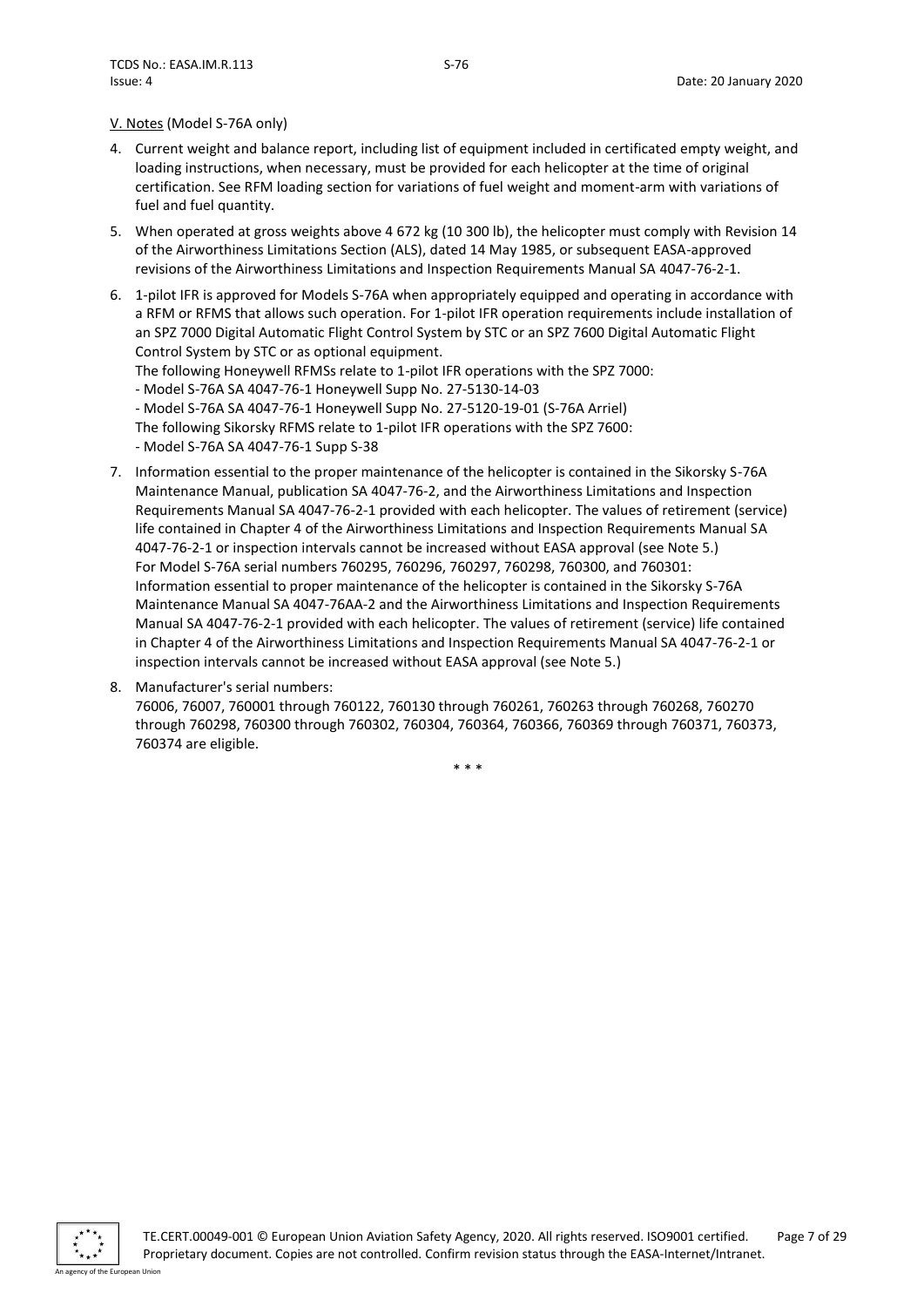#### <span id="page-7-0"></span>**SECTION 2: S-76B**

<span id="page-7-1"></span>

|    | I. General                          |                                                                                                                                    |  |  |
|----|-------------------------------------|------------------------------------------------------------------------------------------------------------------------------------|--|--|
| 1. | Type/ Model/ Variant                |                                                                                                                                    |  |  |
|    | 1.1 Type                            | $S-76$                                                                                                                             |  |  |
|    | Model<br>1.2                        | $S-76B$                                                                                                                            |  |  |
|    | 1.3 Variant                         | ---                                                                                                                                |  |  |
| 2. | Airworthiness Category              | Large Rotorcraft, Category A and B                                                                                                 |  |  |
| 3. | Manufacturer                        | Sikorsky Aircraft Corporation<br>6900 Main Street<br>Stratford, Connecticut 06497-9129<br>U.S.A.                                   |  |  |
| 4. | Type Certification Application Date | to FAA:<br>1 June 1982                                                                                                             |  |  |
| 5. | <b>State of Design Authority</b>    | Federal Aviation Administration (FAA), USA                                                                                         |  |  |
| 6. | Type Certificate Date               | by FAA: 31 October 1985<br>by LBA: 7 July 1986                                                                                     |  |  |
| 7. | Type Certificate n°                 | by FAA: H1NE<br>by LBA: 3050                                                                                                       |  |  |
| 8. | Type Certificate<br>Data Sheet n°   | by FAA: H1NE<br>by LBA: 3050                                                                                                       |  |  |
| 9. | <b>EASA Type Certification Date</b> | 28 September 2003,<br>in accordance with CR (EU) 1702/2003, Article 2, 3., (a),<br>(i), $2^{nd}$ bullet, $2^{nd}$ indented bullet. |  |  |

#### <span id="page-7-2"></span>II. Certification Basis

| Reference Date for determining the<br>1 June 1982 |  |  |
|---------------------------------------------------|--|--|
| applicable requirements                           |  |  |
| Airworthiness Requirements                        |  |  |

FAR Part 29, dated 1 February 1965, Amdts. 29-1 through 29-11; in addition, portions of Amdt. 29-12, specifically, 29.67, 29.71, 29.75, 29.141, 29.173, 29.175, 29.931, 29.1189(a)(2), 29.1555(c)(2), 29.1557(c), portions of Amdt. 29-13, specifically 29.965, and portions of Amdt. 29-21, specifically 29.1, 29.79, 29.1517, and 29.1587. Portions of Amdt. 29-24, specifically 29.1325(f) Compliance with the following optional requirements has been established: Ditching provisions FAR 29.563 including 29.801 and 29.807(d) of Amdt. 29-12 and excluding 29.1411, 29.1415, and 29.1561 when emergency flotation gear, p/n 76076-02002, is installed. For ditching approval compliance with the operating rules and FAR 29.1411, 29.1415, and 29.1561 must be shown. Cargo hook FAR 29.865 including 29.25 of Amdt. 29-12, when cargo hook system, p/n 76255-02000, is installed. For external load operations, FAR 133, including Amdts. 1-4.

| 3.  | <b>Special Conditions</b>                    | 29-82-NE-3 (Docket No. 17721), dated 27 March 1978                                                             |
|-----|----------------------------------------------|----------------------------------------------------------------------------------------------------------------|
| 4.  | Exemptions                                   | Partial Grant of Exemption from FAR 29.811(h),<br>Exemption No. 2542 (Docket No. 17403),<br>dated 3 July 1985. |
| .5. | Deviations                                   | none                                                                                                           |
| 6.  | <b>Equivalent Safety Findings</b>            | Equivalent safety finding for FAR 29.173(b), 29.1013(e).<br>29.1203(a), 29.1181(a)(6) and 29.1189(a)           |
| 7.  | Requirements elected to comply<br>none       |                                                                                                                |
| 8.  | <b>Environmental Protection Requirements</b> |                                                                                                                |
|     | Noise Requirements<br>8.1                    | See TCDSN EASA.IM.R.113                                                                                        |

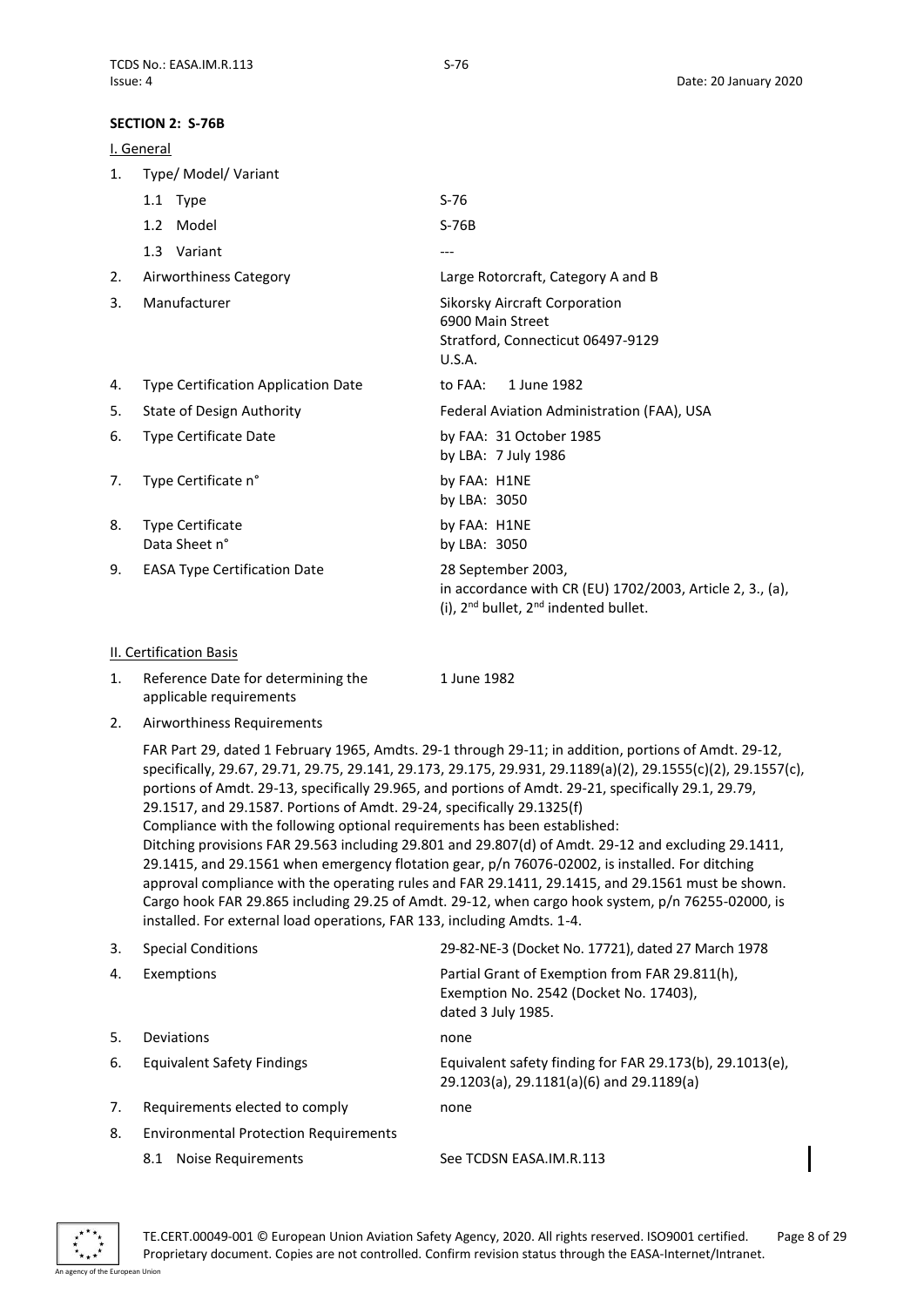|    | 8.2 Emission Requirements          | n/a                 |
|----|------------------------------------|---------------------|
| 9. | Operational Suitability Data (OSD) | see SECTION 5 below |

# <span id="page-8-0"></span>III. Technical Characteristics and Operational Limitations

| 1.                      | <b>Type Design Definition</b> | Sikorsky drawings 76076-10500-011 (up to and including<br>s/n 760382),<br>76076-10700-041 (s/n 760387 and subsequent) |                                                                                                                                                                               |
|-------------------------|-------------------------------|-----------------------------------------------------------------------------------------------------------------------|-------------------------------------------------------------------------------------------------------------------------------------------------------------------------------|
| 2.                      | Description                   | pilot.                                                                                                                | Twin gas turbine engine; four-bladed single main rotor,<br>four-bladed tail rotor; helicopter with tricycle-type<br>landing gear; designed to carry up to 13 passengers and a |
| 3.                      | Equipment                     |                                                                                                                       | Refer to Equipment List in approved RFM                                                                                                                                       |
| <b>Dimensions</b><br>4. |                               |                                                                                                                       |                                                                                                                                                                               |
|                         | 4.1 Fuselage                  | Length:<br>Width hull:<br>Width stabilizer:<br>Height:                                                                | 13.22 m<br>2.13 m<br>3.05 <sub>m</sub><br>3.58 <sub>m</sub>                                                                                                                   |
|                         | Main Rotor<br>4.2             | Diameter:                                                                                                             | 13.41 m                                                                                                                                                                       |
|                         | 4.3 Tail Rotor                | Diameter:                                                                                                             | 2.44 m                                                                                                                                                                        |
| 5.                      | Engine                        |                                                                                                                       |                                                                                                                                                                               |
|                         | 5.1 Model                     | Pratt & Whitney Canada (PWC)<br>S-76B Flight Manual, Supp No. 2), or,<br>2 x PWC Model PT6B-36A, or,<br>Supp No. 11)  | 2 x PWC Model PT6B-36 (Category B only, reference<br>2 x PWC Model PT6B-36B (reference S-76B Flight Manual,                                                                   |
|                         | 5.2 Type Certificate          | FAA TC/TCDS n°:<br>EASA TC/TCDS n°:                                                                                   | E21NE<br>EASA.IM.E.039                                                                                                                                                        |

# 5.3 Limitations

5.3.1 Installed Engine Limitations Sea level static / standard day

| for model<br><b>PWC PT6B-36</b>                          | Engine TQ limits<br>$\lceil \% \rceil$ | <b>Transmission TQ</b><br>limits [%] | Gas generator<br>speed limits (N <sub>1</sub> )<br>[%] | <b>PWR</b> turbine<br>inlet $(T_5)$ $[°C]$ |
|----------------------------------------------------------|----------------------------------------|--------------------------------------|--------------------------------------------------------|--------------------------------------------|
| TKOF (5 min)                                             | 133.0                                  | 100.0                                | 100.0                                                  | 816                                        |
| Max continuous                                           | 120.0                                  | 100.0                                | 100.0                                                  | 776                                        |
| OEI (30 min)                                             | 133.0                                  | 128.0                                | 100.0                                                  | 816                                        |
| OEI (2-1/ <sub>2</sub> -min)                             | 141.0 *                                | 136.0                                | 101.6                                                  | 850                                        |
| 15 sec transient                                         |                                        |                                      |                                                        | 870                                        |
| 10 sec transient                                         | $152.0*$                               | 105.0                                | 101.8                                                  |                                            |
| 5 sec transient<br>(OEI)                                 |                                        | 150.0*                               |                                                        |                                            |
| 5 sec transient<br>(starting)                            |                                        |                                      |                                                        | 940                                        |
| 2 sec transient<br>(starting)                            |                                        |                                      |                                                        | 1090                                       |
| * EEC will limit available single-engine torque to 136%. |                                        |                                      |                                                        |                                            |

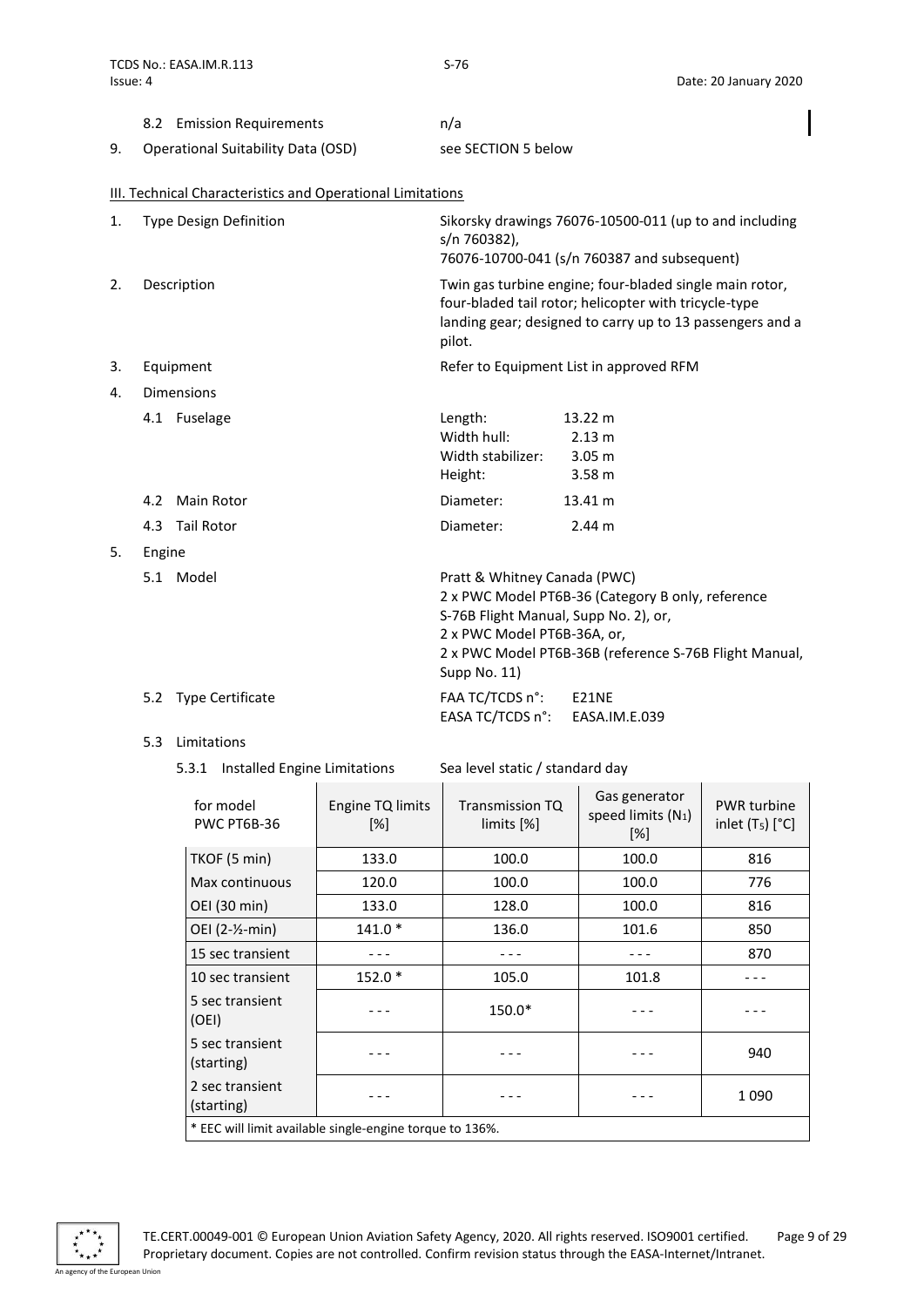| for model<br>PWC PT6B-36A                                       | Engine TQ limits<br>[%] | <b>Transmission TQ</b><br>limits [%] | Gas generator<br>speed limits $(N_1)$<br>$[\%]$ | <b>PWR</b> turbine<br>inlet $(T_5)[^{\circ}C]$ |
|-----------------------------------------------------------------|-------------------------|--------------------------------------|-------------------------------------------------|------------------------------------------------|
| TKOF (5 min)                                                    | 133.0                   | $100.0**$                            | 100.0                                           | 816                                            |
| Max continuous                                                  | 120.0                   | $100.0**$                            | 100.0                                           | 776                                            |
| OEI (30 min)                                                    | $141.0*$                | 128.0                                | 101.6                                           | 844                                            |
| OEI (2-1/2- min)                                                |                         | 136.0 *                              |                                                 |                                                |
| 10 sec transient                                                | $152.0*$                | $115.0**$                            | 101.8                                           | 870                                            |
| 5 sec transient<br>(OEI)                                        |                         | $150.0*$                             |                                                 |                                                |
| 5 sec transient<br>(starting)                                   |                         |                                      |                                                 | 940                                            |
| 2 sec transient<br>(starting)                                   |                         |                                      |                                                 | 1090                                           |
| $\ast$<br>EEC will limit available single-engine torque to 136% |                         |                                      |                                                 |                                                |

 $*$  EEC will limit available dual-engine torque to total of 202%

| for model<br>PWC PT6B-36B                                       | Engine TQ limits<br>[%] | Transmission TQ<br>limits [%] | Gas generator<br>speed limits $(N_1)$<br>$[\%]$ | <b>PWR</b> turbine<br>inlet $(T_5)$ $[°C]$ |
|-----------------------------------------------------------------|-------------------------|-------------------------------|-------------------------------------------------|--------------------------------------------|
| TKOF (5 min)                                                    | 133.0                   | $100.0**$                     | 102.6                                           | 816                                        |
| Max continuous                                                  | 120.0                   | $100.0**$                     | 102.6                                           | 776                                        |
| OEI (30 min)                                                    | $141.0*$                | 128.0                         | 104.2                                           | 844                                        |
| OEI $(2-\frac{1}{2}-min)$                                       |                         | $136.0*$                      |                                                 |                                            |
| 15 sec transient                                                |                         |                               |                                                 | 870                                        |
| 10 sec transient                                                | $152.0*$                | $115.0**$                     | 104.7                                           |                                            |
| 5 sec transient<br>(OEI)                                        |                         | $150.0*$                      |                                                 |                                            |
| 5 sec transient<br>(starting)                                   |                         |                               |                                                 | 940                                        |
| 2 sec transient<br>(starting)                                   |                         |                               |                                                 | 1090                                       |
| $\ast$<br>EEC will limit available single-engine torque to 136% |                         |                               |                                                 |                                            |

EEC will limit available dual-engine torque to total of 202%

5.3.2 Transmission Torque Limits refer to approved Rotorcraft Flight Manual

# 6. Fluids (Fuel/ Oil/ Additives)

6.1 Fuel JP-4\*\*\*/JP-5\*\*/JP-8/Jet A\*/Jet A1\*/GB6537-94(RP-3)\* fuels with anti-ice additive can be used without temperature limitation.

- fuels without anti-ice additive shall be mixed with appropriate additive below +4°C (40°F) (see Note 1.)
- \*\* not to be used below -26°C (-15°F).
- \*\*\* not to be used above 10 000 ft PA (3 048 m)

| 6.2 Oil | PWA 521, Type I or II |
|---------|-----------------------|
|         |                       |

Low temperature limits for starting: Type I oil usable to -54°C (-65°F) Type II oil usable to -40°C (-40°F) For approved oil brands, see PWC Service Bulletin n° 11001 6.3 Additives See Note 1.

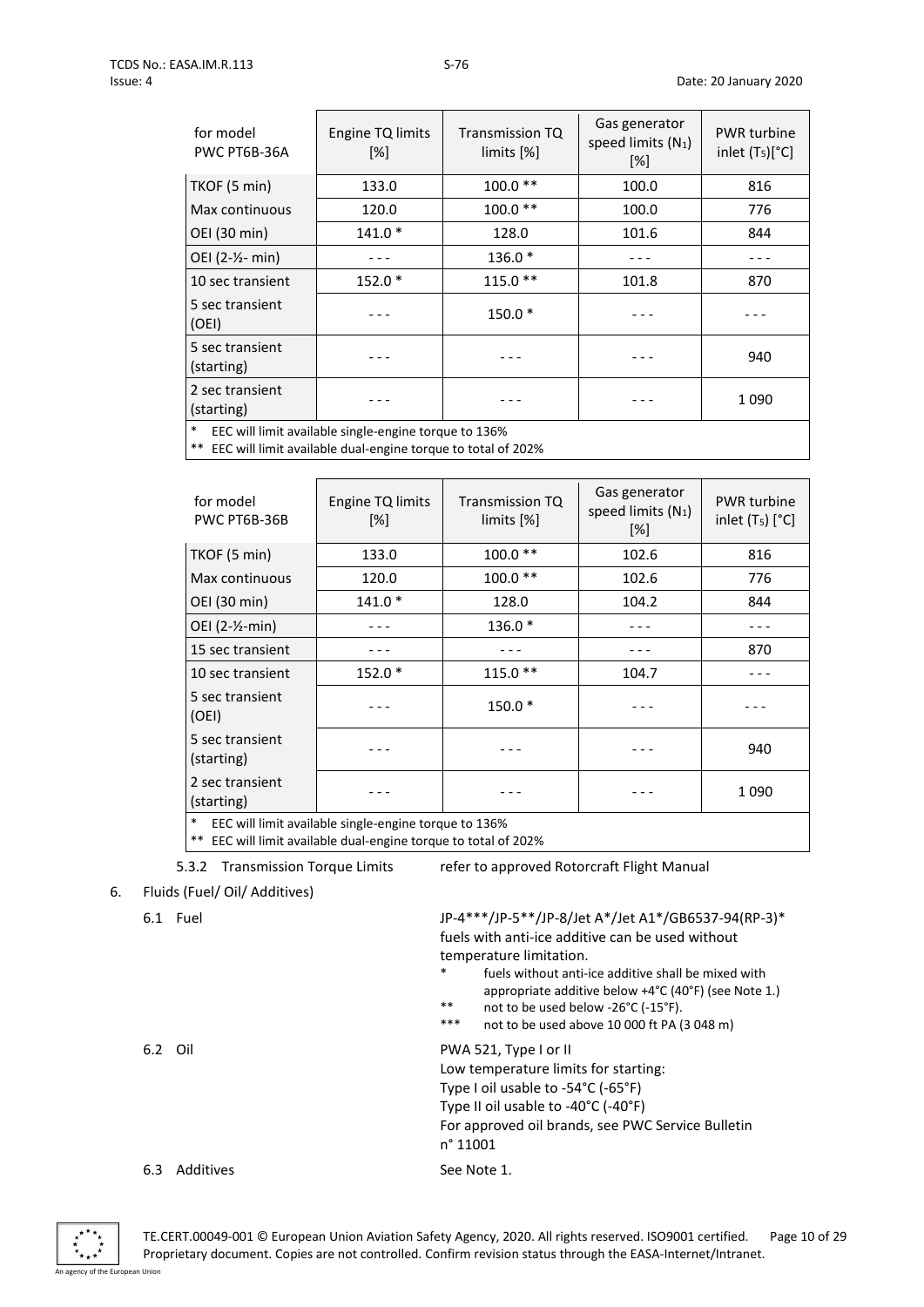| 7.  | Fluid capacities               |                                                                                  |                                                                                                         |                                                                              |                                                                                                   |                                  |                                                                                                                                                                                  |  |
|-----|--------------------------------|----------------------------------------------------------------------------------|---------------------------------------------------------------------------------------------------------|------------------------------------------------------------------------------|---------------------------------------------------------------------------------------------------|----------------------------------|----------------------------------------------------------------------------------------------------------------------------------------------------------------------------------|--|
|     | 7.1 Fuel                       |                                                                                  | Usable fuel:<br>See Note 2.                                                                             | Fuel tank capacity:                                                          |                                                                                                   |                                  | 1084 litres (286.4 US gal)<br>1 064 litres (281.2 US gal)                                                                                                                        |  |
|     | 7.2 Oil                        |                                                                                  |                                                                                                         | 7.6 litres (2.0 US gal) per engine                                           |                                                                                                   |                                  |                                                                                                                                                                                  |  |
|     | 7.3 Coolant System Capacity    |                                                                                  | n/a                                                                                                     |                                                                              |                                                                                                   |                                  |                                                                                                                                                                                  |  |
| 8.  | Air Speed Limitations          |                                                                                  | VNE PWR ON:                                                                                             | and density altitude.                                                        | 155 KIAS,                                                                                         |                                  | see Flight Manual for variations of V <sub>NE</sub> with gross weight<br>With PT6B-36A, or PT6B-36B, V <sub>NE</sub> above 10 000 ft DA                                          |  |
|     |                                |                                                                                  |                                                                                                         |                                                                              |                                                                                                   |                                  | (3 048 m) at actual gross weights greater than 4 990 kg                                                                                                                          |  |
|     |                                |                                                                                  | VLE/VLO:<br>VNE PWR OFF:                                                                                | $(11 000 lb)$ is $V_{\text{BROC}}$                                           | 130 KIAS<br>136 KIAS.                                                                             |                                  | Below 36.3 kg (80 lb) fuel remaining per tank, avoid<br>sustained pitch down attitudes in excess of 5° nose down.                                                                |  |
| 9.  | <b>Rotor Speed Limitations</b> |                                                                                  | Power on:<br>Maximum<br>Maximum<br>Minimum<br>Minimum<br>Power off:<br>Maximum<br>Minimum<br>Transient: | Refer to approved RFM                                                        | 108% N <sub>r</sub><br>110% Nr<br>106% Nr<br>100% N <sub>r</sub><br>115% N <sub>r</sub><br>91% Nr |                                  | $(316$ rpm)<br>with TQ below 26%<br>(AEO)<br>(OEI)<br>$(336$ rpm)<br>$(266$ rpm)                                                                                                 |  |
| 10. |                                | Maximum Operating Altitude and Temperature                                       |                                                                                                         |                                                                              |                                                                                                   |                                  |                                                                                                                                                                                  |  |
|     | 10.1 Altitude DA               |                                                                                  |                                                                                                         |                                                                              |                                                                                                   |                                  |                                                                                                                                                                                  |  |
|     |                                | with PT6B-36:<br>Enroute:<br>Take-off and landing:<br>with PT6B-36A or PT6B-36B: | Cat B<br>Cat A                                                                                          | 10 000 ft (3 048 m)<br>10 000 ft (3 048 m)<br>n/a                            |                                                                                                   |                                  |                                                                                                                                                                                  |  |
|     |                                | Enroute:<br>Take-off and landing:                                                |                                                                                                         | 15 000 ft (4 572 m)<br>Cat B 15 000 ft (4 572 m)<br>Cat A 5 000 ft (1 524 m) |                                                                                                   |                                  |                                                                                                                                                                                  |  |
|     | 10.2 Temperature               |                                                                                  |                                                                                                         | not installed.<br>with bleed air ECU 'ON'.                                   |                                                                                                   |                                  | 34.4°C (-30°F) to ISA+38°C, not to exceed +49°C (120°F)<br>with bleed air Environmental Control Unit (ECU) 'OFF', or<br>-34.4°C (-30°F) to ISA+35°C, not to exceed +43°C (109°F) |  |
| 11. | <b>Operating Limitations</b>   |                                                                                  | IFR,                                                                                                    | Category A and B<br>VFR day and night,<br>Non-icing conditions               |                                                                                                   |                                  |                                                                                                                                                                                  |  |
| 12. | <b>Maximum Mass</b>            |                                                                                  | With:                                                                                                   | <b>PWC PT6B-36:</b><br>PWC PT6B-36A:<br><b>PWC PT6B-36B:</b>                 |                                                                                                   | 5 171 kg<br>5 307 kg<br>5 307 kg | (11 400 lb)<br>(11700 lb)<br>(11700 lb)                                                                                                                                          |  |
|     | 13. Centre of Gravity Range    |                                                                                  |                                                                                                         | Refer to approved RFM                                                        |                                                                                                   |                                  |                                                                                                                                                                                  |  |
| 14. | Datum                          |                                                                                  | The datum line (STA 0) is located at 5 080 mm (200.0 in)                                                |                                                                              |                                                                                                   |                                  |                                                                                                                                                                                  |  |

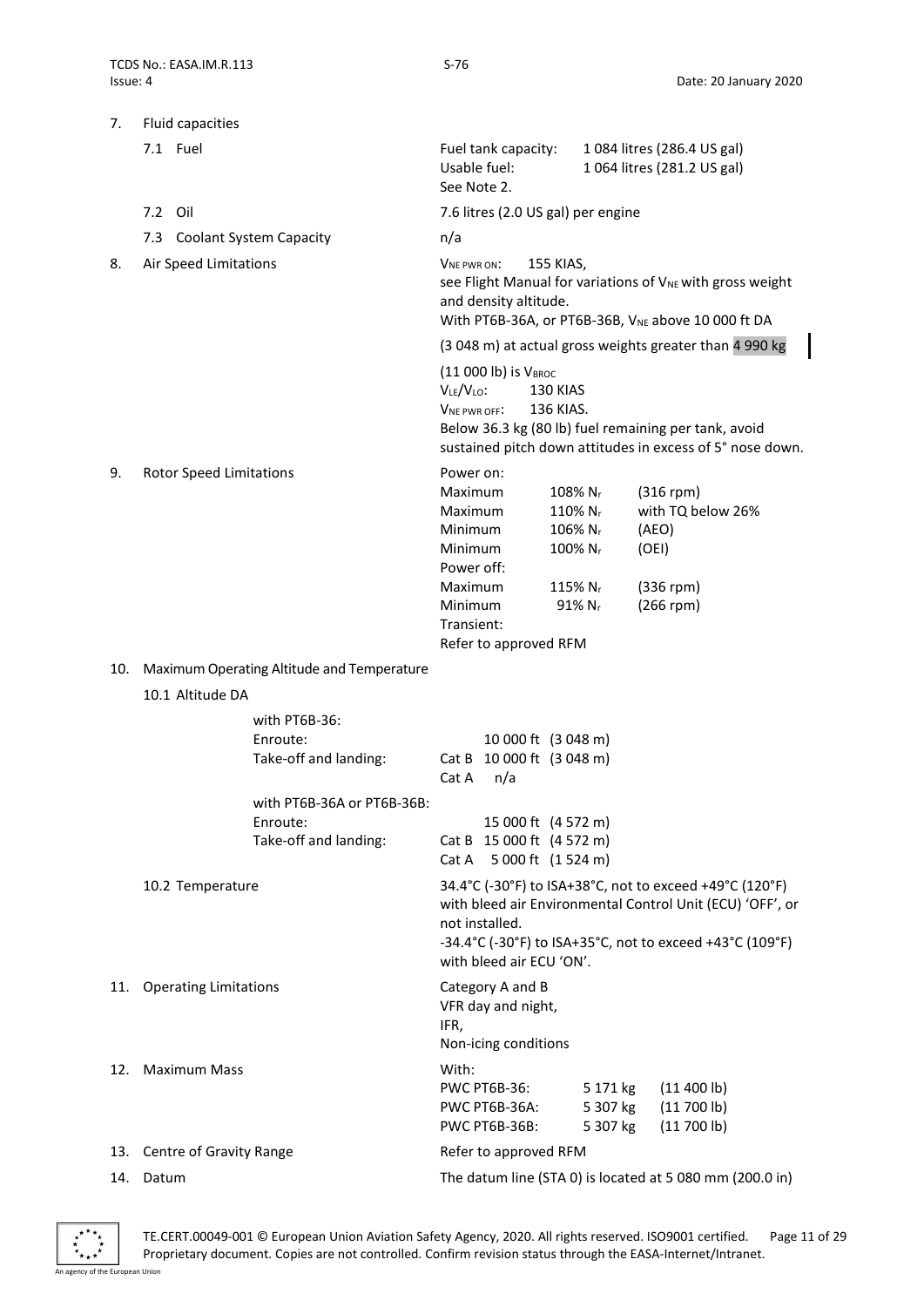|     |                                           | forward of main rotor centroid                                                                                                                                                                                                                                 |
|-----|-------------------------------------------|----------------------------------------------------------------------------------------------------------------------------------------------------------------------------------------------------------------------------------------------------------------|
| 15. | Levelling Means                           | Levelling plate at STA 176, BL 35, L.H. and plumb line<br>from upper frame of the aft doorway.                                                                                                                                                                 |
| 16. | Minimum Flight Crew                       | 2 pilots (IFR)<br>1 pilot (IFR) when appropriately equipped and operating<br>to approved RFM or RFMS (see Note 3.)<br>1 pilot (VFR)                                                                                                                            |
| 17. | <b>Maximum Passenger Seating Capacity</b> | 1 cockpit, 12 cabin                                                                                                                                                                                                                                            |
| 18. | Passenger Emergency Exit                  | 2, one on each side of the passenger cabin                                                                                                                                                                                                                     |
| 19. | Maximum Baggage/ Cargo Loads              | Baggage compartments:<br>272 kg (600 lb)<br>Cabin compartment:<br>Cargo floor loading 366 kg/m <sup>2</sup> (75 lb/ft <sup>2</sup> )                                                                                                                           |
| 20. | <b>Rotor Blade Control Movement</b>       | For rigging information refer to Maintenance Manual                                                                                                                                                                                                            |
| 21. | Auxiliary Power Unit (APU)                | n/a                                                                                                                                                                                                                                                            |
| 22. | <b>Life-limited Parts</b>                 | see Chapter 4 of the Maintenance Manual                                                                                                                                                                                                                        |
| 23. | Wheels and Tyres                          | see Illustrated Parts Catalogue (IPC)                                                                                                                                                                                                                          |
|     | IV. Operating and Service Instructions    |                                                                                                                                                                                                                                                                |
| 1.  | <b>Flight Manual</b>                      | Rotorcraft Flight Manual, Model S-76B Helicopter<br>(Publication SA 4047-76B-1), EASA-approved.<br>In addition,<br>for aircraft equipped with PT6B-36 engines:<br>Supplement n° 2 (Publication SA 4047-76B-1).<br>For aircraft equipped with PT6B-36B engines: |

<span id="page-11-0"></span>

|    |                                       | Supplement n° 11 (Publication SA 4047-76B-1). |
|----|---------------------------------------|-----------------------------------------------|
| 2. | <b>Maintenance Manual</b>             | SA 4047-76B-2 (see Note 4.)                   |
| 3. | <b>Structural Repair Manual</b>       | SA 4047-76-12                                 |
| 4. | Weight and Balance Manual             | n/a                                           |
| 5. | <b>Illustrated Parts Catalogue</b>    | SA 4047-76B-4                                 |
| 6. | Service Letters and Service Bulletins | As published by Sikorsky and EASA-approved    |
|    |                                       |                                               |

7. Required Equipment

The basic required equipment, as prescribed in the applicable airworthiness regulations (see Certification Basis), must be installed in the helicopter for certification. In addition, the following items of equipment are required. Special airspeed indicator approved for use on S-76B only: - Aerosonic Part No. 20020-11293

### <span id="page-11-1"></span>V. Notes (Model S-76B only)

- 1. Anti-icing protection additives meeting MIL-D-27686 or equivalent must be present in concentrations of 0.035% to 0.15% by volume.
- 2. Current weight and balance report, including list of equipment included in certificated empty weight, and loading instructions, when necessary, must be provided for each helicopter at the time of original certification.

See Flight Manual loading section for variations of fuel weight and moment-arm with variations of fuel and fuel quantity.

3. 1-pilot IFR is approved for Model S-76B when appropriately equipped and operating in accordance with a RFM or RFMS that allows such operation.

For Model S-76B, 1-pilot IFR operation requirements include installation of an SPZ 7000 Digital Automatic Flight Control System by STC or an SPZ 7600 Digital Automatic Flight Control System by STC, or as

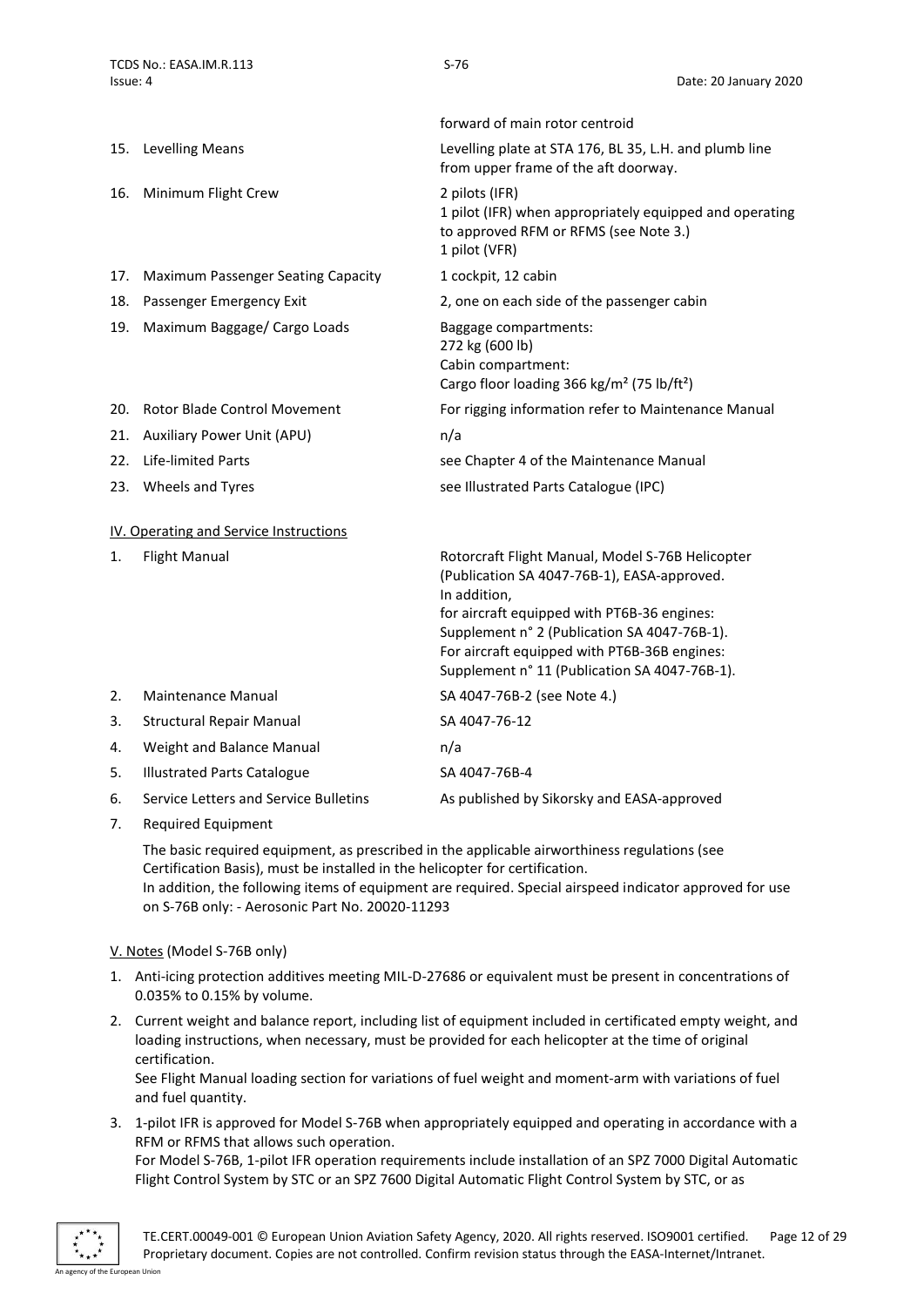#### V. Notes (Model S-76B only)

optional equipment. The following Honeywell RFMS relates to 1-pilot IFR operations with the SPZ 7000: - Model S-76B SA 4047-76B-1 Honeywell Supp No. 27-5120-10-01

- 4. Information essential to the proper maintenance of the helicopter is contained in the Sikorsky S-76B Maintenance Manual, Publication SA 4047-76B-2, and the Airworthiness Limitations and Inspection Requirements Manual SA 4047-76B-2-1 provided with each helicopter. The values of retirement (service) life contained in Chapter 4 of the Airworthiness Limitations and Inspection Requirements Manual SA 4047-76B-2-1 or inspection intervals cannot be increased without EASA approval (see Note 5.)
- 5. All helicopters must comply with Airworthiness Limitations section, dated 7 June 1988, or subsequent EASA-approved revisions of Airworthiness Limitations and Inspection Requirements Manual SA 4047- 76B-2-1.
- 6. The Model S-76B with Pratt & Whitney Canada engines PT6B-36, PT6B-36A or PT6-36B engines, without modification precludes the intentional discharge into the atmosphere of liquid fuel from the nozzle manifolds resulting from the process of engine shutdown.
- 7. The Model S-76B (with PT6B-36) rotorcraft installations employ electronic engine controls commonly named Full-Authority Digital Electronic Controls (FADEC), and are recognized to be potentially more susceptible to electromagnetic interference (EMI) than rotorcraft containing non-electronic controls. EMI may be the result of radiated or conducted interference. For this reason, aircraft modifications that add or change systems that have the potential for EMI must be either qualified to an EASA acceptable standard or tested at the time of installation for interference to the FADEC. This type of testing must employ the particular FADEC's internal diagnostic monitoring equipment as well as external diagnostic monitoring equipment, and must be EASA-approved.
- 8. Manufacturer's serial numbers:

76005, 760262, 760299, 760303, 760310 through 760363, 760365, 760367, 760368, 760372, 760379 through 760382, 760387, 760391, 760393, 760395, 760399, 760403, 760404, 760409, 760410, 760413, 760414, 760416, 760425, 760427 through 760430, 760433, 760437, 760439, 760441 through 760445, 760447 through 760452, 760454, 760455, 760458, 760462, 760465, 760507, 762976 are eligible.

\* \* \*

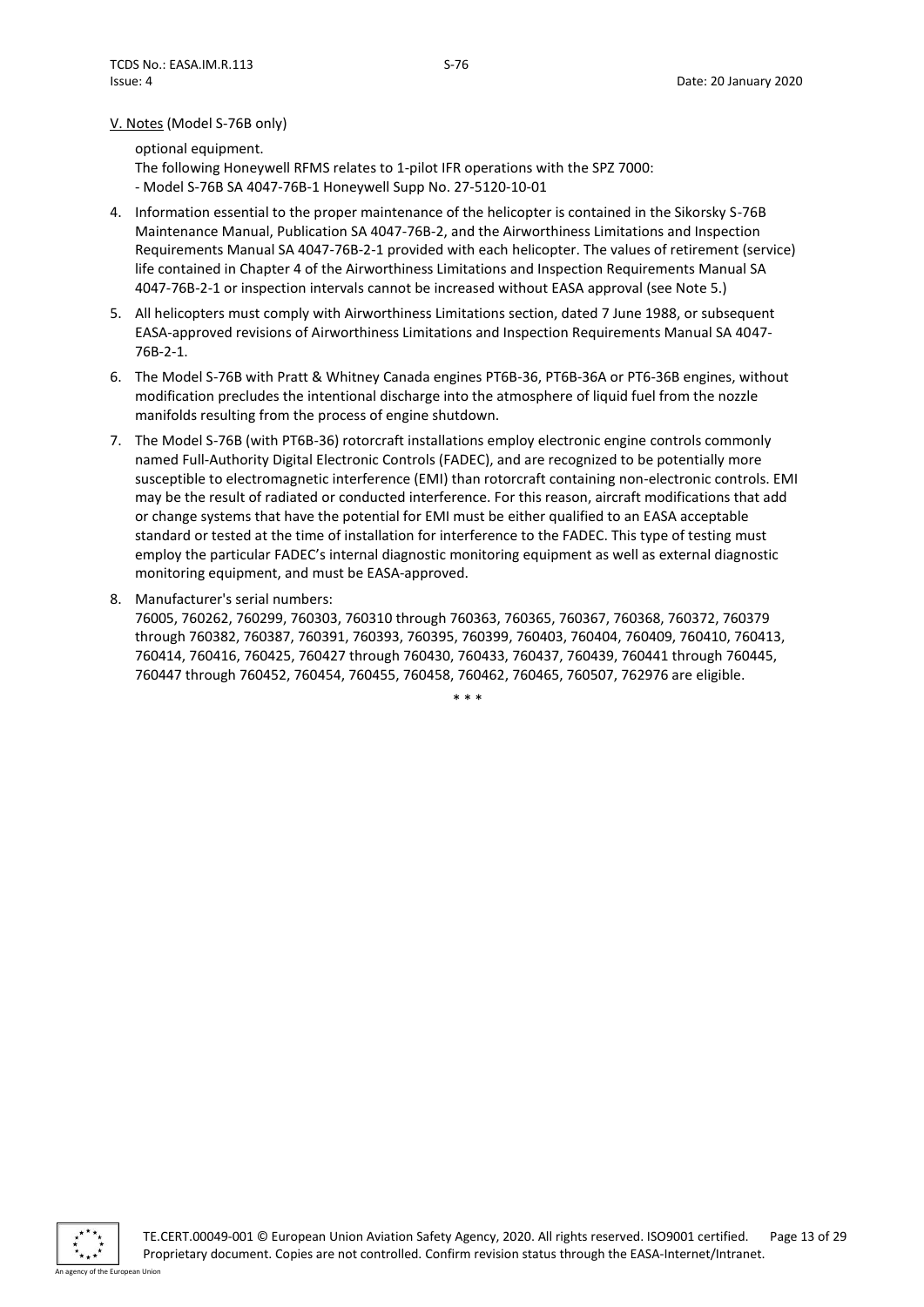#### <span id="page-13-0"></span>**SECTION 3: S-76C**

<span id="page-13-1"></span>

| I. General |                                                   |                                                                                                                                    |  |  |  |
|------------|---------------------------------------------------|------------------------------------------------------------------------------------------------------------------------------------|--|--|--|
| 1.         | Type/ Model/ Variant                              |                                                                                                                                    |  |  |  |
|            | 1.1 Type                                          | $S-76$                                                                                                                             |  |  |  |
|            | 1.2 Model                                         | S-76C                                                                                                                              |  |  |  |
|            | 1.3 Variant                                       | ---                                                                                                                                |  |  |  |
| 2.         | Airworthiness Category                            | Large Rotorcraft, Category A and B                                                                                                 |  |  |  |
| 3.         | Manufacturer                                      | Sikorsky Aircraft Corporation<br>6900 Main Street<br>Stratford, Connecticut 06497-9129<br>U.S.A.                                   |  |  |  |
| 4.         | Type Certification Application Date               | to FAA: 15 June 1989                                                                                                               |  |  |  |
| 5.         | <b>State of Design Authority</b>                  | Federal Aviation Administration (FAA), USA                                                                                         |  |  |  |
| 6.         | State of Design Type Certificate Date             | by FAA: 15 March 1991<br>by CAA UK: 27 September 1991                                                                              |  |  |  |
| 7.         | State of Design Type Certificate n°               | by FAA:<br>H <sub>1</sub> NE<br>by CAA UK:<br><b>FR 10</b>                                                                         |  |  |  |
| 8.         | State of Design Type Certificate<br>Data Sheet n° | by FAA:<br>H <sub>1</sub> NE<br>by CAA UK:<br><b>FR 10</b>                                                                         |  |  |  |
| 9.         | <b>EASA Type Certification Date</b>               | 28 September 2003,<br>in accordance with CR (EU) 1702/2003, Article 2, 3., (a),<br>(i), $2^{nd}$ bullet, $2^{nd}$ indented bullet. |  |  |  |

#### <span id="page-13-2"></span>II. Certification Basis

- 1. Reference Date for determining the applicable requirements 15 June 1989
- 2. Airworthiness Requirements

FAR Part 29, 1 February 1965, Amdts. 29-1 through 29-11; in addition, portions of Amdt. 29-12, specifically, 29.67, 29.71, 29.75, 29.141, 29.173, 29.175, 29.931, 29.1189(a)(2), 29.1555(c)(2), 29.1557(c), portions of Amdt. 29-13, specifically 29.965, and portions of Amdt. 29-21, specifically 29.1, 29.79, 29.1517, and 29.1587

Compliance with the following optional requirements has been established:

Ditching provisions FAR 29.563 including 29.801 and 29.807(d) of Amdt. 29-12 and excluding 29.1411, 29.1415, and 29.1561 when emergency flotation gear, p/n 76076-02002, is installed. For ditching approval compliance with the operating rules and FAR 29.1411, 29.1415, and 29.1561 must be shown. Cargo hook FAR 29.865 including 29.25 of Amdt. 29-12, when cargo hook system, p/n 76255-02000, is installed. For external load operations, FAR 133, including Amdts. 1-4. With Arriel 1S1 Engine Configuration:

29.1325 of Amdt. 29-24, Amdt. 29-26, specifically 29.67(a)(2)&(3)(b), 29.923(k), 29.1045(c), 29.1047(a)(4) and 29.1521(h); 29.811 of Amdt. 29-30, and Amdt. 36-14 of FAR 36, Appendix H. With Arriel 2S1 Engine Configuration:

29.1325 of Amdt. 29-24, Amdt. 29-26, specifically 29.67(a)(2)&(3)(b), 29.923(k), 29.1045(c), 29.1047(a)(4) and 29.1521(h); 29.811 of Amdt. 29-30, Amdt. 29-34, specifically 29.67(a)(1)(i), 29.923(a),(b)(1)&(3), 29.1143(f), 29.1305(a)(24)&(25), 29.1521(i)&(j) and 29.1549(e) and Amdt. 36-20 of FAR 36, Appendix H.

With Arriel 2S2 Engine Configuration:

29.1325 of Amdt. 29-24, Amdt. 29-26, specifically 29.67(a)(2)&(3)(b), 29.923(k), 29.1045(c), 29.1047(a)(4) and 29.1521(h); 29.811 of Amdt. 29-30, Amdt. 29-34, specifically 29.67(a)(1)(i), 29.923(a),(b)(1)&(3), 29.1143(f), 29.1305(a)(24)&(25), 29.1521(i)&(j) and 29.1549(e) and Amdt. 36-20 of FAR 36, Appendix H

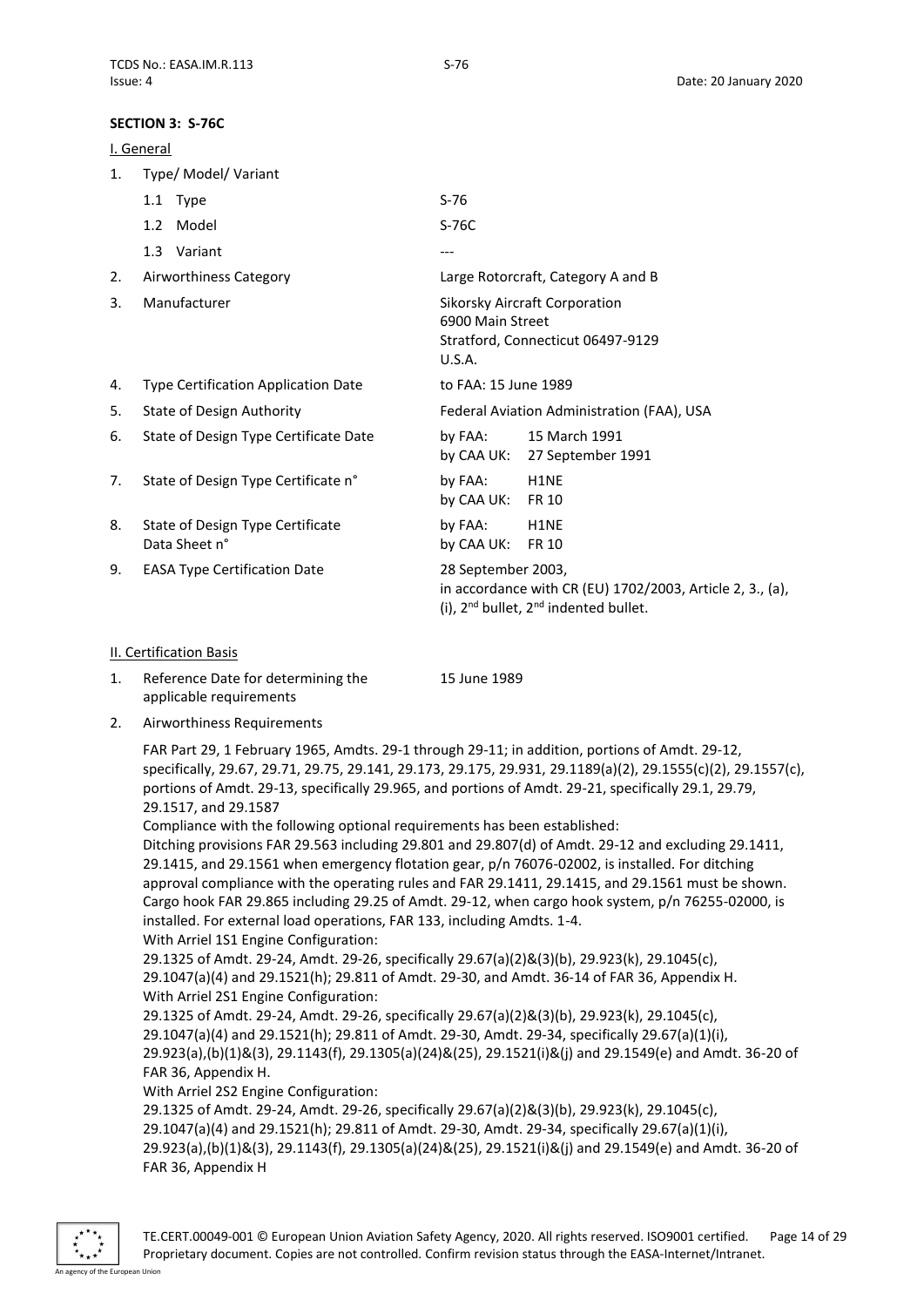| 3. | <b>Special Conditions</b>                    | 29-82-NE-3 (Docket No. 17721),   |  |  |
|----|----------------------------------------------|----------------------------------|--|--|
|    |                                              | dated 27 March 1978.             |  |  |
|    |                                              | 29-ASW-3 (Docket No. 91-ASW-1),  |  |  |
|    |                                              | dated 30 January 1992            |  |  |
|    |                                              | 29-ASW-16 (Docket No. 96-ASW-2), |  |  |
|    |                                              | dated 26 August 1996             |  |  |
|    |                                              | 29-004-SC (Docket No. SW004),    |  |  |
|    |                                              | dated 17 June 1998.              |  |  |
| 4. | Exemptions                                   | none                             |  |  |
| 5. | Deviations                                   | none                             |  |  |
| 6. | Equivalent Safety Findings                   | FAR 29.173(b)                    |  |  |
| 7. | Requirements elected to comply               | none                             |  |  |
| 8. | <b>Environmental Protection Requirements</b> |                                  |  |  |
|    | 8.1 Noise Requirements                       | See TCDSN EASA.IM.R.113          |  |  |
|    | 8.2 Emission Requirements                    | n/a                              |  |  |
| 9. | Operational Suitability Data (OSD)           | see SECTION 5 below              |  |  |

# <span id="page-14-0"></span>III. Technical Characteristics and Operational Limitations

| 1. | <b>Type Design Definition</b>      | <b>Sikorsky Drawings:</b><br>76076-10600-041, Arriel 1S1.<br>76076-10660-011 (modified), Arriel 2S1 up to s/n 760493.<br>76076-20660-041, Arriel 2S1 s/n 760494 and subsequent.<br>Note: Arriel 1S1 engines may be replaced with 2S1<br>engines in accordance with Sikorsky kit 76070-30662-011 |
|----|------------------------------------|-------------------------------------------------------------------------------------------------------------------------------------------------------------------------------------------------------------------------------------------------------------------------------------------------|
| 2. | Description                        | Twin gas turbine engine; four-bladed single main rotor,<br>four-bladed tail rotor; helicopter with tricycle-type<br>landing gear; designed to carry up to 13 passengers and a<br>pilot.                                                                                                         |
| 3. | Equipment                          | Refer to Equipment List in approved RFM                                                                                                                                                                                                                                                         |
| 4. | <b>Dimensions</b>                  |                                                                                                                                                                                                                                                                                                 |
|    | 4.1 Fuselage                       | Length:<br>13.22 m<br>Width hull:<br>2.13 m<br>Width stabilizer:<br>3.05 <sub>m</sub><br>3.58 <sub>m</sub><br>Height:                                                                                                                                                                           |
|    | 4.2<br>Main Rotor                  | Diameter:<br>$13.41 \text{ m}$                                                                                                                                                                                                                                                                  |
|    | <b>Tail Rotor</b><br>4.3           | Diameter:<br>2.44 m                                                                                                                                                                                                                                                                             |
| 5. | Engine                             |                                                                                                                                                                                                                                                                                                 |
|    | 5.1 Model                          | Safran Helicopter Engines (former: Turboméca)                                                                                                                                                                                                                                                   |
|    |                                    | 2 x Model Arriel 1S1, or,<br>2 x Model Arriel 2S1, or,<br>2 x Model Arriel 2S2 (see Note 1.)                                                                                                                                                                                                    |
|    | 5.2 Type Certificate               | Arriel 1 Series:<br>EASA TC/TCDS n°:<br>EASA.E.073<br>FAA TC/TCDS n°:<br><b>E19EU</b><br>Arriel 2 Series:<br>EASA TC/TCDS n°:<br>EASA.E.001<br>FAA TC/TCDS n°:<br>E00054EN                                                                                                                      |
|    | Limitations<br>5.3                 |                                                                                                                                                                                                                                                                                                 |
|    | 5.3.1 Installed Engine Limitations | Sea level static / standard day                                                                                                                                                                                                                                                                 |

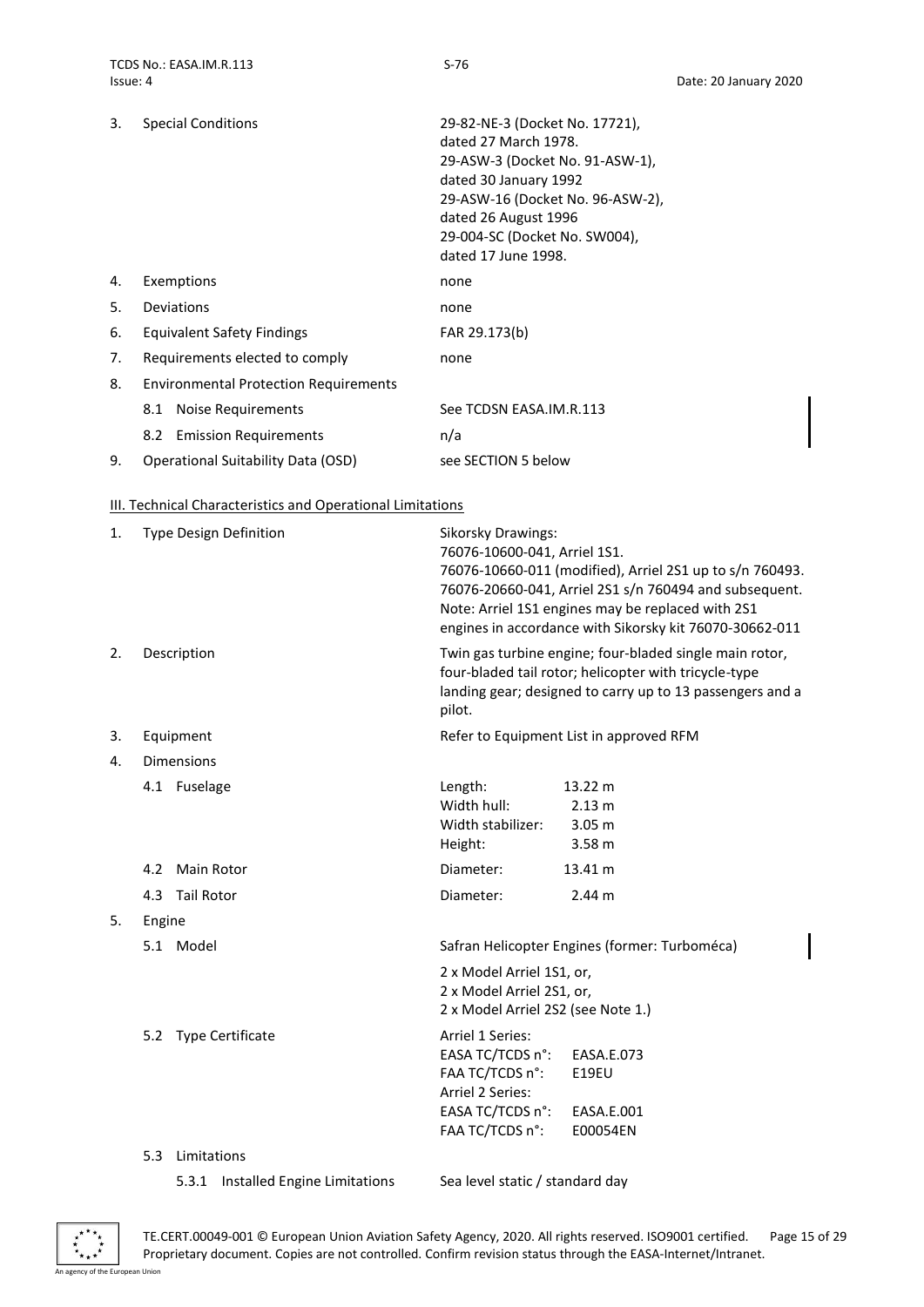| for model<br>Arriel 1S1       | Engine TQ limits<br>[%] | <b>Transmission TQ</b><br>limits [%] | Gas generator<br>speed limits<br>$(N_1)$ [%] | <b>PWR</b> turbine<br>inlet $(T_5)$ $[°C]$ |
|-------------------------------|-------------------------|--------------------------------------|----------------------------------------------|--------------------------------------------|
| TKOF (5min)                   | 104.0                   | 100.0                                | 100.0                                        | 845                                        |
| Max continuous                | 104.0                   | 100.0                                | 100.0                                        | 845                                        |
| OEI (max cons)                | 110.0                   | 128.0                                | $102.2*$                                     | 868                                        |
| OEI (2-1/2-min)               | 127.0                   | 136.0                                | $102.7$ **                                   | 885                                        |
| 20 sec transient (OEI)        | 148.0                   |                                      | 105.35 ***                                   | 920                                        |
| 20 sec transient              |                         |                                      | 105.35 ***                                   |                                            |
| 10 sec transient              |                         | 115.0                                |                                              |                                            |
| 5 sec transient (OEI)         |                         | 150.0                                |                                              |                                            |
| 5 sec transient<br>(starting) |                         |                                      |                                              | 865                                        |
|                               |                         |                                      |                                              |                                            |

\* Cockpit gauge biased to read 101.2%

\*\* Cockpit gauge biased to read 101.7%<br>\*\*\* Cockpit gauge biased to read 104.25%

Cockpit gauge biased to read 104.35%

| for model<br>Arriel 2S1        | Engine TQ limits<br>$\lceil \% \rceil$ | Transmission TQ<br>$\lim$ its $\lceil\% \rceil$ | Gas generator<br>speed limits<br>$(N_1)$ [%] | <b>PWR</b> turbine<br>inlet $(T_5)$ $[°C]$ |
|--------------------------------|----------------------------------------|-------------------------------------------------|----------------------------------------------|--------------------------------------------|
| TKOF (5 min)                   | 103.7                                  | 100.0                                           | $101.2*$                                     | 912                                        |
| 30 min (see Note 8.)           | 103.7                                  | 100.0                                           | $101.2*$                                     | 912                                        |
| Max continuous                 | 103.7                                  | 100.0                                           | 99.0 **                                      | 877                                        |
| OEI (30 sec)                   | 134.6                                  | 136.0                                           | 105.8 ****                                   | 1 000                                      |
| OEI (2 min)                    | 126.7                                  | 136.0                                           | $102.4$ ***                                  | 941                                        |
| OEI (max cons)                 | 116.7                                  | 128.0                                           | $101.2*$                                     | 912                                        |
| 20 sec transient               | 160.4                                  |                                                 | $102.3$ ***                                  |                                            |
| 10 sec transient               |                                        | 115.0                                           |                                              |                                            |
| 10 sec transient<br>(starting) |                                        |                                                 |                                              | 865                                        |
| 5 sec transient (OEI)          |                                        | 150.0                                           |                                              |                                            |
|                                |                                        |                                                 |                                              |                                            |

Cockpit gauge biased to read 100.0%

\*\* Cockpit gauge biased to read 97.8%

\*\*\* Cockpit gauge biased to read 101.2%<br>\*\*\*\* Cockpit gauge biased to read 104.6%

Cockpit gauge biased to read 104.6%

| for model<br>Arriel 2S2        | Engine TQ limits<br>[%] | <b>Transmission TQ</b><br>limits [%] | Gas generator<br>speed limits<br>$(N_1)$ [%] | <b>PWR</b> turbine<br>inlet $(T_5)$ $[°C]$ |
|--------------------------------|-------------------------|--------------------------------------|----------------------------------------------|--------------------------------------------|
| TKOF (5 min)                   | 103.7                   | 100.0                                | 101.88 *                                     | 930                                        |
| 30 min (see Note 8.)           | 103.7                   | 100.0                                | 101.88 *                                     | 930                                        |
| Max continuous                 | 103.7                   | 100.0                                | 99.71 **                                     | 893                                        |
| OEI (30 sec)                   | 134.9                   | 136.0                                | 105.89 ***                                   | 996                                        |
| OEI (2 min)                    | 127.0                   | 136.0                                | 102.38 ****                                  | 944                                        |
| OEI (max cons)                 | 115.0                   | 128.0                                | 101.28 *****                                 | 926                                        |
| 20 sec transient               | 160.4                   |                                      | 102.98 ******                                |                                            |
| 10 sec transient               |                         | 115.0                                |                                              |                                            |
| 10 sec transient<br>(starting) |                         |                                      |                                              | 840                                        |



TE.CERT.00049-001 © European Union Aviation Safety Agency, 2020. All rights reserved. ISO9001 certified. Page 16 of 29 Proprietary document. Copies are not controlled. Confirm revision status through the EASA-Internet/Intranet.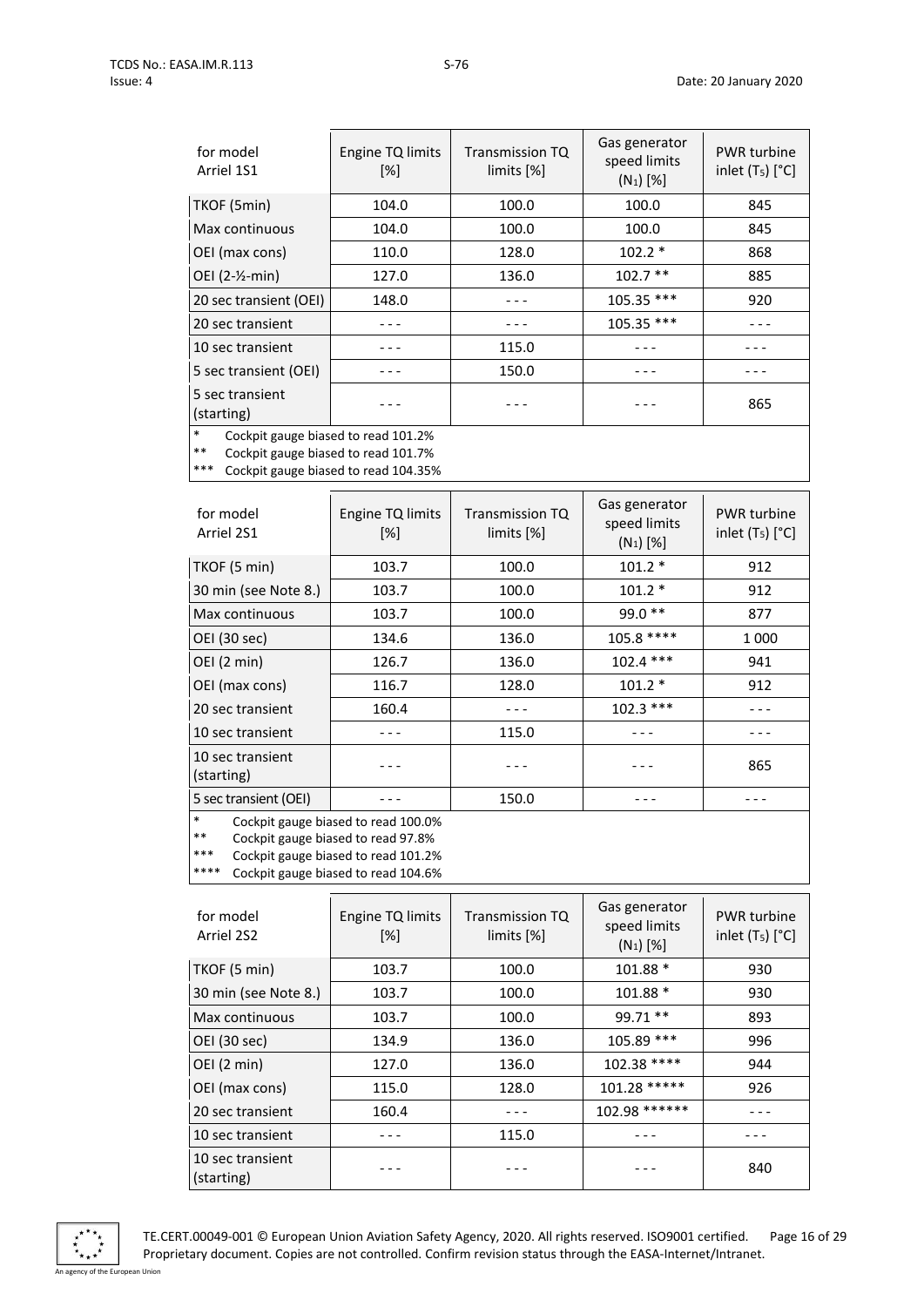|    |               |                                | 5 sec transient OEI              |                                                                            | 150.0                                                                            |                                     |                | $- - -$                                                                                                    | - - -                                                                |
|----|---------------|--------------------------------|----------------------------------|----------------------------------------------------------------------------|----------------------------------------------------------------------------------|-------------------------------------|----------------|------------------------------------------------------------------------------------------------------------|----------------------------------------------------------------------|
|    |               | *                              |                                  | Cockpit gauge biased to read 100.0%                                        |                                                                                  |                                     |                |                                                                                                            |                                                                      |
|    |               | **<br>***                      |                                  | Cockpit gauge biased to read 97.8%                                         |                                                                                  |                                     |                |                                                                                                            |                                                                      |
|    |               | ****                           |                                  | Cockpit gauge biased to read 103.9%<br>Cockpit gauge biased to read 100.5% |                                                                                  |                                     |                |                                                                                                            |                                                                      |
|    |               |                                |                                  | Cockpit gauge biased to read 99.4%                                         |                                                                                  |                                     |                |                                                                                                            |                                                                      |
|    |               | ******                         |                                  | Cockpit gauge biased to read 101.1%                                        |                                                                                  |                                     |                |                                                                                                            |                                                                      |
|    |               |                                |                                  | Note: Engine TQ 100% = 891.6 Nm (657.6 lb·ft)                              |                                                                                  |                                     |                |                                                                                                            |                                                                      |
|    |               |                                | 5.3.2 Transmission Torque Limits |                                                                            | Refer to approved RFM                                                            |                                     |                |                                                                                                            |                                                                      |
| 6. |               |                                | Fluids (Fuel/ Oil/ Additives)    |                                                                            |                                                                                  |                                     |                |                                                                                                            |                                                                      |
|    | 6.1 Fuel      |                                |                                  |                                                                            | JP-4***/JP-5**/JP-8/Jet A*/Jet A1*/Jet B*/                                       |                                     |                |                                                                                                            |                                                                      |
|    |               |                                |                                  |                                                                            | GB6537-94(RP-3)*                                                                 |                                     |                |                                                                                                            |                                                                      |
|    |               |                                |                                  |                                                                            | Fuels with anti-ice additive can be used without                                 |                                     |                |                                                                                                            |                                                                      |
|    |               |                                |                                  | $\ast$                                                                     | temperature limitation.                                                          |                                     |                |                                                                                                            |                                                                      |
|    |               |                                |                                  |                                                                            |                                                                                  |                                     |                | Fuels without anti-ice additive shall be mixed with<br>appropriate additive below +4°C (40°F), see Note 2. |                                                                      |
|    |               |                                |                                  |                                                                            | **                                                                               | Not to be used below -26°C (-15°F). |                |                                                                                                            |                                                                      |
|    |               |                                |                                  |                                                                            | ***                                                                              | Applicable to Arriel 1S1 only.      |                |                                                                                                            |                                                                      |
|    | 6.2<br>Oil    |                                |                                  |                                                                            | 5 cst synthetic oil for normal use.                                              |                                     |                |                                                                                                            |                                                                      |
|    |               |                                |                                  |                                                                            | For approved types and brands, refer to:                                         |                                     |                |                                                                                                            |                                                                      |
|    |               |                                |                                  |                                                                            | S-76C Flight Manual, Sikorsky p/n SA 4047-76C-1                                  |                                     |                |                                                                                                            |                                                                      |
|    |               |                                |                                  |                                                                            | (W/Arriel 1S1 engine configuration), or,                                         |                                     |                |                                                                                                            | S-76C Flight Manual, Sikorsky p/n SA 4047-76C-10 and                 |
|    |               |                                |                                  |                                                                            |                                                                                  |                                     |                |                                                                                                            | SA 4047-76C-14 (W/Arriel 2S1 engine configuration), or,              |
|    |               |                                |                                  |                                                                            | SA 4047-76C-15 (W/Arriel 2S2 engine configuration).                              |                                     |                |                                                                                                            |                                                                      |
|    | 6.3 Additives |                                |                                  |                                                                            | See Note 2.                                                                      |                                     |                |                                                                                                            |                                                                      |
| 7. |               | Fluid capacities               |                                  |                                                                            |                                                                                  |                                     |                |                                                                                                            |                                                                      |
|    | 7.1 Fuel      |                                |                                  |                                                                            | Fuel tank capacity:                                                              |                                     |                | 1 084 litres (286.4 US gal)                                                                                |                                                                      |
|    |               |                                |                                  |                                                                            | Usable fuel:                                                                     |                                     |                | 1 064 litres (281.2 US gal)                                                                                |                                                                      |
|    |               |                                |                                  |                                                                            | see Note 3.                                                                      |                                     |                |                                                                                                            |                                                                      |
|    | 7.2<br>Oil    |                                |                                  |                                                                            | 4.8 litres (1.27 US gal) per engine                                              |                                     |                |                                                                                                            |                                                                      |
|    | 7.3           |                                | <b>Coolant System Capacity</b>   |                                                                            | n/a                                                                              |                                     |                |                                                                                                            |                                                                      |
| 8. |               | Air Speed Limitations          |                                  |                                                                            | VNE PWR ON:                                                                      |                                     |                |                                                                                                            | 155 KIAS, see RFM for variations of V <sub>NE</sub> with             |
|    |               |                                |                                  |                                                                            | temperature and PA.                                                              |                                     |                |                                                                                                            |                                                                      |
|    |               |                                |                                  |                                                                            | $V_{LE}/V_{LO}$ :                                                                | 130 KIAS                            |                |                                                                                                            |                                                                      |
|    |               |                                |                                  |                                                                            | V <sub>NE</sub> pwr off:<br>Below 36.3 kg (80 lb) fuel remaining per tank, avoid | 136 KIAS                            |                |                                                                                                            |                                                                      |
|    |               |                                |                                  |                                                                            |                                                                                  |                                     |                |                                                                                                            | sustained pitch down attitudes in excess of 5° nose down.            |
|    |               |                                |                                  |                                                                            |                                                                                  |                                     |                |                                                                                                            | Refer to approved RFM for reduction in V <sub>NE</sub> with altitude |
|    |               |                                |                                  |                                                                            | and other speed limitations.                                                     |                                     |                |                                                                                                            |                                                                      |
| 9. |               | <b>Rotor Speed Limitations</b> |                                  |                                                                            | Power on:                                                                        |                                     |                |                                                                                                            |                                                                      |
|    |               |                                |                                  |                                                                            | Maximum                                                                          | 108% N <sub>r</sub>                 |                | $(316$ rpm),                                                                                               |                                                                      |
|    |               |                                |                                  |                                                                            |                                                                                  |                                     | except 109% Nr |                                                                                                            |                                                                      |
|    |               |                                |                                  |                                                                            | Maximum                                                                          | 108% Nr                             |                | for less than 20 sec with 2S1 only.<br>$(316$ rpm),                                                        |                                                                      |
|    |               |                                |                                  |                                                                            |                                                                                  |                                     |                | except with TQ below 26%, then                                                                             |                                                                      |
|    |               |                                |                                  |                                                                            |                                                                                  |                                     |                | 110% N <sub>r</sub> with 1S1 only.                                                                         |                                                                      |
|    |               |                                |                                  |                                                                            | Minimum                                                                          | 106% Nr                             |                | (AEO)                                                                                                      |                                                                      |
|    |               |                                |                                  |                                                                            | Minimum                                                                          | 100% N <sub>r</sub>                 |                | (OEI)                                                                                                      |                                                                      |
|    |               |                                |                                  |                                                                            | Power off:                                                                       |                                     |                |                                                                                                            |                                                                      |
|    |               |                                |                                  |                                                                            | Maximum<br>Minimum                                                               | 115% Nr<br>91% Nr                   |                | $(336$ rpm)<br>$(266$ rpm)                                                                                 |                                                                      |
|    |               |                                |                                  |                                                                            |                                                                                  |                                     |                |                                                                                                            |                                                                      |



Transient: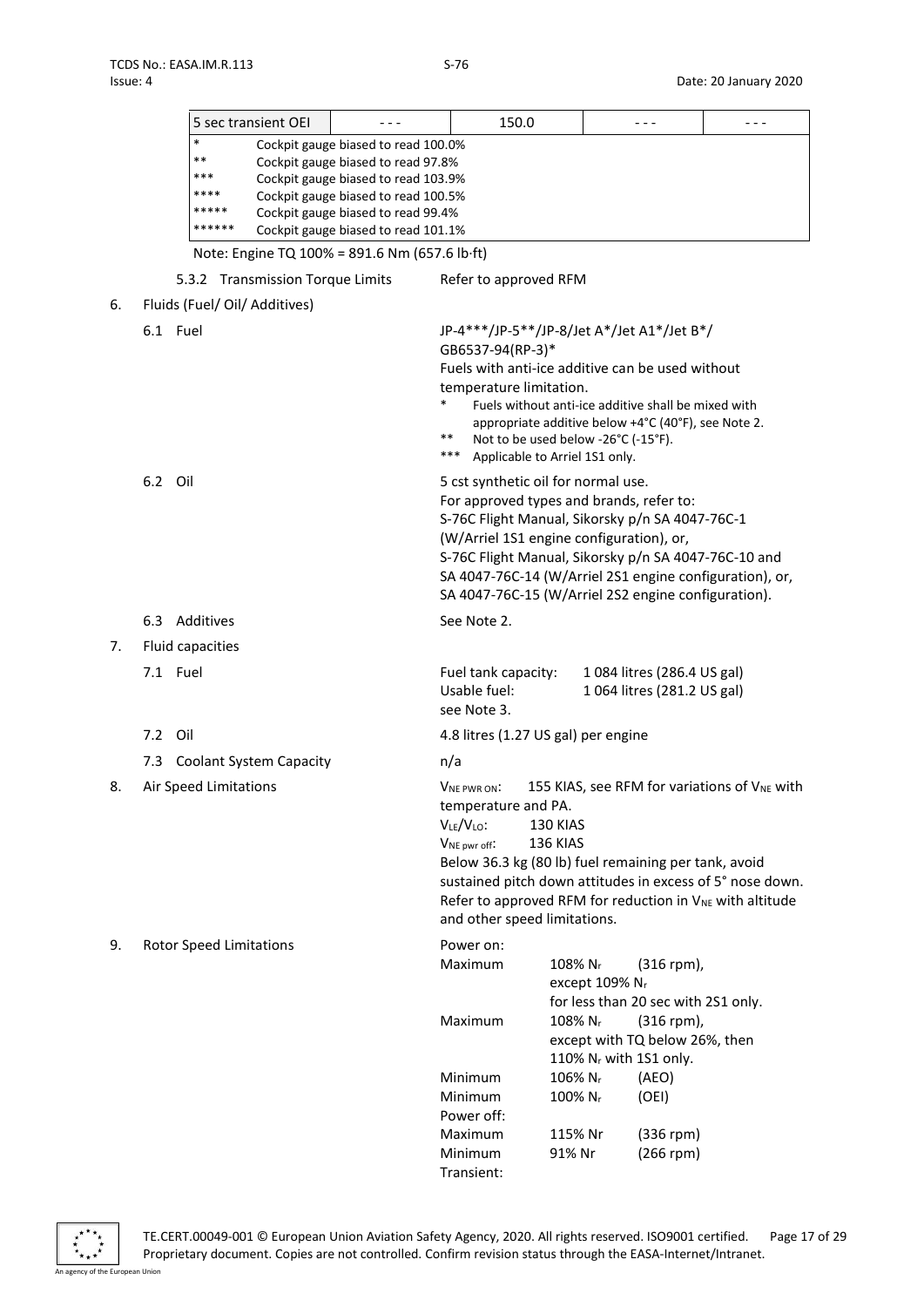Refer to approved RFM

10. Maximum Operating Altitude and Temperature

|  | 10.1 Altitude DA |  |
|--|------------------|--|
|--|------------------|--|

|     |                                        | with Arriel 1S1:<br>Enroute:<br>Take-off and landing:        | 15 000 ft (4 572 m)<br>Cat B 11 000 ft (3 353 m)<br>Cat A 5 000 ft (1 524 m)                                                                                                                                                                                                                                                                                                                                                  |
|-----|----------------------------------------|--------------------------------------------------------------|-------------------------------------------------------------------------------------------------------------------------------------------------------------------------------------------------------------------------------------------------------------------------------------------------------------------------------------------------------------------------------------------------------------------------------|
|     |                                        | with Arriel 2S1 or 2S2:<br>Enroute:<br>Take-off and landing: | 15 000 ft (4 572 m)<br>Cat B 15 000 ft (4 572 m)<br>Cat A 5 000 ft (1 524 m)                                                                                                                                                                                                                                                                                                                                                  |
|     | 10.2 Temperature                       |                                                              | -34.4°C (-30°F) to ISA+37°C, not to exceed +49°C (120°F)                                                                                                                                                                                                                                                                                                                                                                      |
|     | 11. Operating Limitations              |                                                              | Category A and B<br>VFR day and night,<br>IFR,<br>Non-icing conditions                                                                                                                                                                                                                                                                                                                                                        |
|     | 12. Maximum Mass                       |                                                              | 5 307 kg (11 700 lb)                                                                                                                                                                                                                                                                                                                                                                                                          |
|     | 13. Centre of Gravity Range            |                                                              | Refer to approved RFM                                                                                                                                                                                                                                                                                                                                                                                                         |
|     | 14. Datum                              |                                                              | The datum line (STA 0) is located at 5 080 mm (200.0 in)<br>forward of main rotor centroid.                                                                                                                                                                                                                                                                                                                                   |
|     | 15. Levelling Means                    |                                                              | Levelling plate at STA 176, BL 35, L.H. and plumb line<br>from upper frame of the aft doorway.                                                                                                                                                                                                                                                                                                                                |
|     | 16. Minimum Flight Crew                |                                                              | 2 pilots (IFR)<br>1 pilot (IFR) when appropriately equipped and operating<br>to approved RFM or RFMS (see Note 4.).<br>1 pilot (VFR).                                                                                                                                                                                                                                                                                         |
|     | 17. Maximum Passenger Seating Capacity |                                                              | 1 cockpit, 12 cabin                                                                                                                                                                                                                                                                                                                                                                                                           |
| 18. | Passenger Emergency Exit               |                                                              | 2, one on each side of the passenger cabin                                                                                                                                                                                                                                                                                                                                                                                    |
| 19. | Maximum Baggage/ Cargo Loads           |                                                              | Baggage compartments:<br>272 kg (600 lb)<br>Cabin compartment:<br>Cargo floor loading 366 kg/m <sup>2</sup> (75 lb/ft <sup>2</sup> )                                                                                                                                                                                                                                                                                          |
|     | 20. Rotor Blade Control Movement       |                                                              | For rigging information refer to Maintenance Manual                                                                                                                                                                                                                                                                                                                                                                           |
|     | 21. Auxiliary Power Unit (APU)         |                                                              | n/a                                                                                                                                                                                                                                                                                                                                                                                                                           |
|     | 22. Life-limited Parts                 |                                                              | See Chapter 4 of the Maintenance Manual                                                                                                                                                                                                                                                                                                                                                                                       |
|     | 23. Wheels and Tyres                   |                                                              | See Illustrated Parts Catalogue (IPC)                                                                                                                                                                                                                                                                                                                                                                                         |
|     | IV. Operating and Service Instructions |                                                              |                                                                                                                                                                                                                                                                                                                                                                                                                               |
| 1.  | <b>Flight Manual</b>                   |                                                              | with Arriel 1S1 engines:<br>Rotorcraft Flight Manual, Model S-76C Helicopter<br>(Publication SA 4047-76C-1), EASA-approved.<br>with Arriel 2S1 engines:<br>Rotorcraft Flight Manual, Model S-76C Helicopter<br>(Publication SA 4047-76C-10) for aircraft serial numbers<br>prior to 760511, EASA-approved.<br>For aircraft s/n 760511 and subsequent Rotorcraft Flight<br>Manual (Publication SA 4047-76C-14), EASA-approved. |

with Arriel 2S2 engines:

<span id="page-17-0"></span>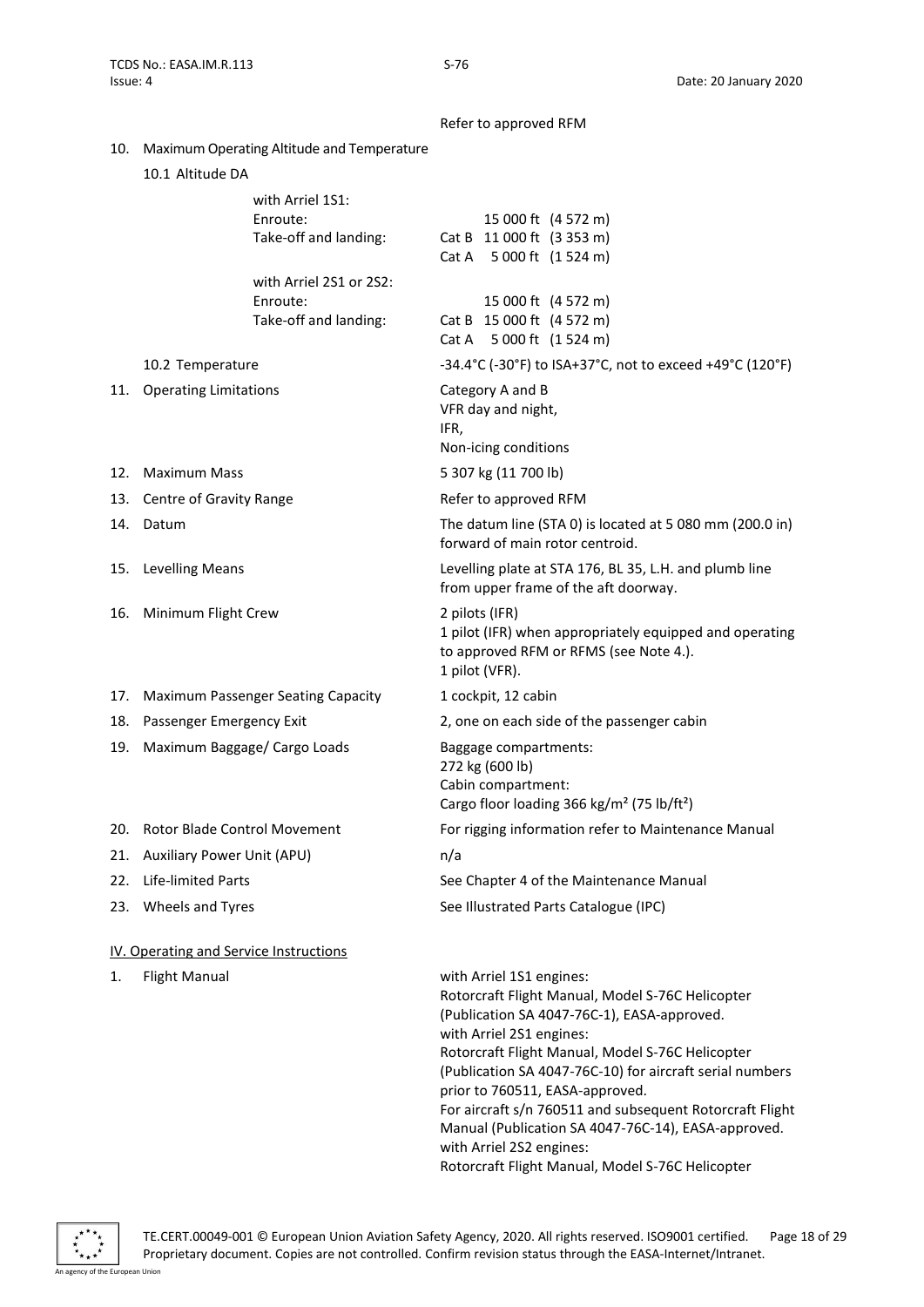|    |                                 | (Publication SA 4047-76C-15) for aircraft s/n 760607 and<br>subsequent, EASA-approved. |
|----|---------------------------------|----------------------------------------------------------------------------------------|
| 2. | Maintenance Manual              | SA 4047-76C-2 (see Note 5.)                                                            |
| 3. | <b>Structural Repair Manual</b> | SA 4047-76-12                                                                          |
| 4. | Weight and Balance Manual       | n/a                                                                                    |
|    | 5. Illustrated Parts Catalogue  | SA 4047-76C-4                                                                          |
|    |                                 |                                                                                        |

- 6. Service Letters and Service Bulletins As published by Sikorsky and EASA-approved
- 7. Required Equipment

The basic required equipment, as prescribed in the applicable airworthiness regulations (see Certification Basis), must be installed in the helicopter for certification. In addition, the following items of equipment are required. Special airspeed indicator approved for use on S-76C: Aerosonic Part No. 20020-11293.

<span id="page-18-0"></span>V. Notes (Model S-76C only)

- 1. Installation of Turboméca Arriel 2S2 engines requires barrier filter p/n 76302-07800 or EASA-approved alternate.
- 2. Anti-icing protection additives meeting MIL-D-27686 or equivalent must be present in concentrations of 0.10% to 0.15% by volume.
- 3. Current weight and balance report, including list of equipment included in certificated empty weight, and loading instructions, when necessary, must be provided for each helicopter at the time of original certification.

See Flight Manual loading section for variations of fuel weight and moment-arm with variations of fuel and fuel quantity

- 4. 1-pilot IFR is approved for Models S-76C when appropriately equipped and operating in accordance with a Rotorcraft Flight Manual or Rotorcraft Flight Manual Supplement that allows such operation. For Models S-76C, 1-pilot IFR operation requirements include installation of an SPZ-7600 Digital Automatic Flight Control System by STC or as optional equipment. The following Sikorsky Rotorcraft Flight Manuals and Supplements relate to 1-pilot IFR operations with the SPZ-7600:
	- Model S-76C Rotorcraft Flight Manual document no. SA 4047-76C-14
	- Model S-76C Rotorcraft Flight Manual document no. SA 4047-76C-15
	- Model S-76C SA 4047-76C-1 Supp S-15
	- Model S-76C+ SA 4047-76C-10 Supp S-15
	- Model S-76C+ SA 4047-76C-10 Supp 88
- 5. Information essential to the proper maintenance of the helicopter is contained in the S-76C Maintenance Manual, Publication SA 4047-76C-2, and the Airworthiness Limitations and Inspection Requirements Sections, Chapters 4 and 5, of SA 4047-76C-2-1, provided with each helicopter. The values of retirement (service) life contained in Chapter 4 of the Maintenance Manual or inspection intervals cannot be increased without EASA approval (see Note 6.)
- 6. All helicopters must comply with the Airworthiness Limitations Section, Chapter 4, dated 19 March 1991, of Maintenance Manual SA 4047-76C-2-1, or subsequent EASA-approved revisions.
- 7. Emissions control device Kit Part Number 76070-30603-011, installed in accordance with CSN 76-192, is approved for installation on the Model S-76C helicopter with the Turboméca Arriel 1S1 engine installation. This device prevents the intentional discharge into the atmosphere of liquid fuel from the fuel nozzle manifolds resulting from the process of engine shutdown following normal flight or ground operations. The Model S-76C helicopter with Turboméca Arriel 2S1 and 2S2 engines, without modification preclude the intentional discharge into the atmosphere of liquid fuel from the nozzle manifolds resulting from the process of engine shutdown.
- 8. The use of the 30-minute power rating requires Supplement No. 12 to the Model S-76C Rotorcraft Flight Manual, document no. SA 4047-76C-10, or document no. SA 4047-76C-14 or Supplement No. 46 to the Model S-76C RFM, document no. SA 4047-76C-15.

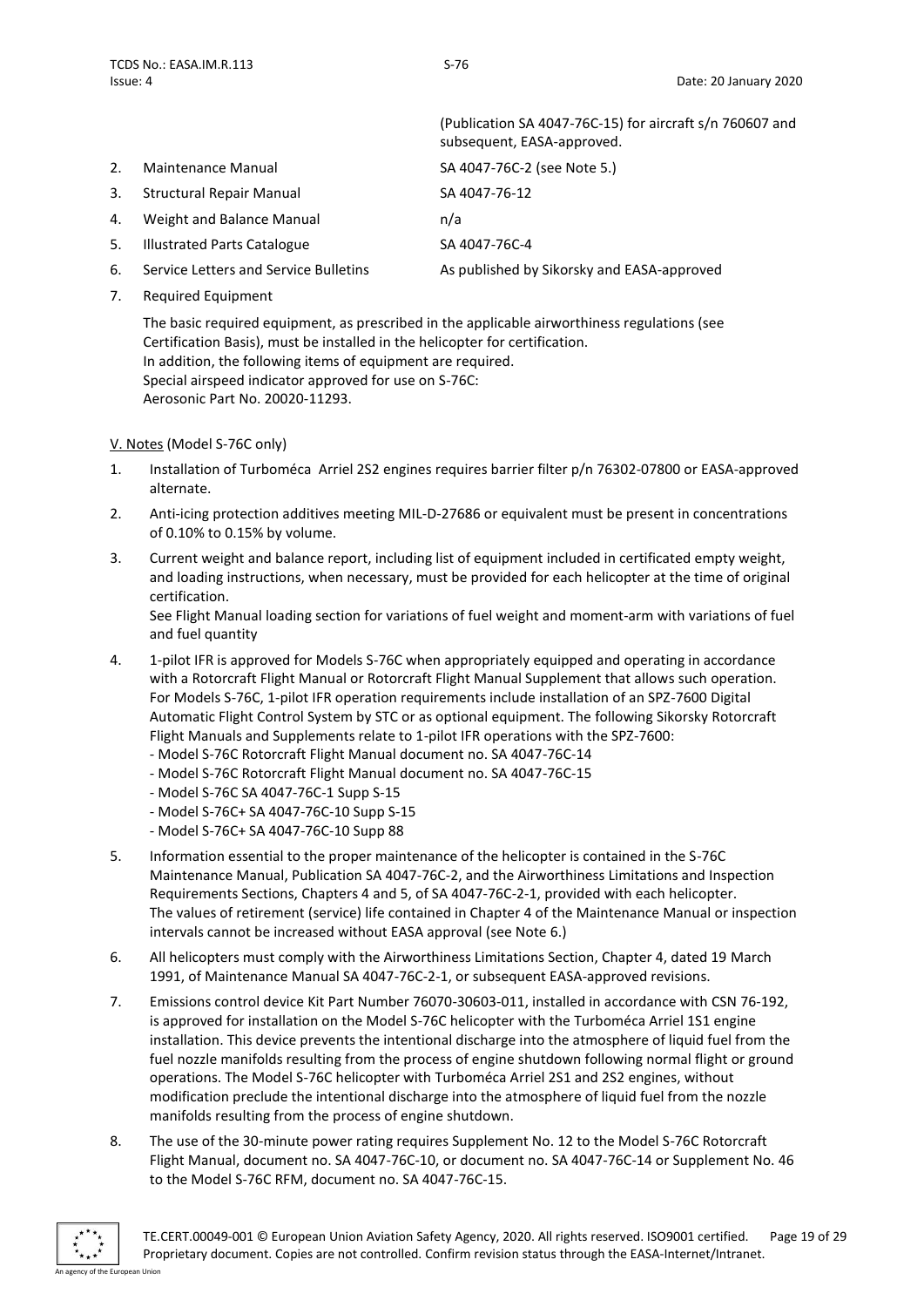#### V. Notes (Model S-76C only)

Engine Airworthiness Limitations requirements are as specified in Type Certificate Data Sheet No. E00054EN.

- 9. The Model S-76C (Turboméca Arriel 2S1 and Arriel 2S2 engines) rotorcraft installations employ electronic engine controls commonly named Full-Authority Digital Electronic Controls (FADEC), and are recognized to be potentially more susceptible to electromagnetic interference (EMI) than rotorcraft containing non-electronic controls. EMI may be the result of radiated or conducted interference. For this reason, aircraft modifications that add or change systems that have the potential for EMI must be either qualified to an EASA acceptable standard or tested at the time of installation for interference to the FADEC. This type of testing must employ the particular FADEC's internal diagnostic monitoring equipment as well as external diagnostic monitoring equipment, and must be EASA-approved.
- 10. Manufacturer's serial numbers:

Sikorsky Aircraft Corporation under production certificate n° 105: 760269, 760375 through 760378, 760383 through 760386, 760388 through 760390, 760392, 760394, 760396 through 760398, 760400 through 760402, 760405 through 760408, 760411, 760412, 760415, 760417 through 760424, 760426, 760431, 760432, 760434 through 760436, 760438, 760440, 760446, 760453, 760456, 760457, 760459 through 760461, 760463, 760464, 760466 through 760506, 760508 through 760634, 760636, 760637, 760639, 760641,

760643, 760645, 760647 through 760652, 760654 through 760657, 760659 through 760685, 760687 through 760689, 760691 through 760693, 760695 through 760700, 760702, 760703, 760705 through 760707, 760709, 760710, 760712, 760713, 760715, 760716, 760718, 760719, 760721, 760722, 760724, 760725, 760727, 760728, 760730, 760732, 760733, 760735, 760736, 760738, 760742,

760744, 760749, 760752, 760761, 760769, 760794, 760797, 760805 through 760822 are eligible. Keystone Helicopter Corporation for production under type certificate only:

760635, 760638, 760640, 760642, 760644, 760646, 760653 and 760658 are eligible.

Keystone Helicopter Corporation under production certificate n° 121NE:

760686\*, 760690, 760694, 760701, 760704, 760708, 760711, 760714, 760717, 760720, 760723, 760726, 760729, 760731, 760734, 760737, 760739 through 760741, 760743, 760745 through 760748, 760750, 760751, 760753 through 760760, 760762 through 760768, 760770 through 760793, 760795, 760796, 760798 through 760804 are eligible.

\* 760686 originally designated as eligible for production by Keystone Helicopter Corporation under type certificate only and re-designated upon issuance of production certificate n° 121NE.

\* \* \*

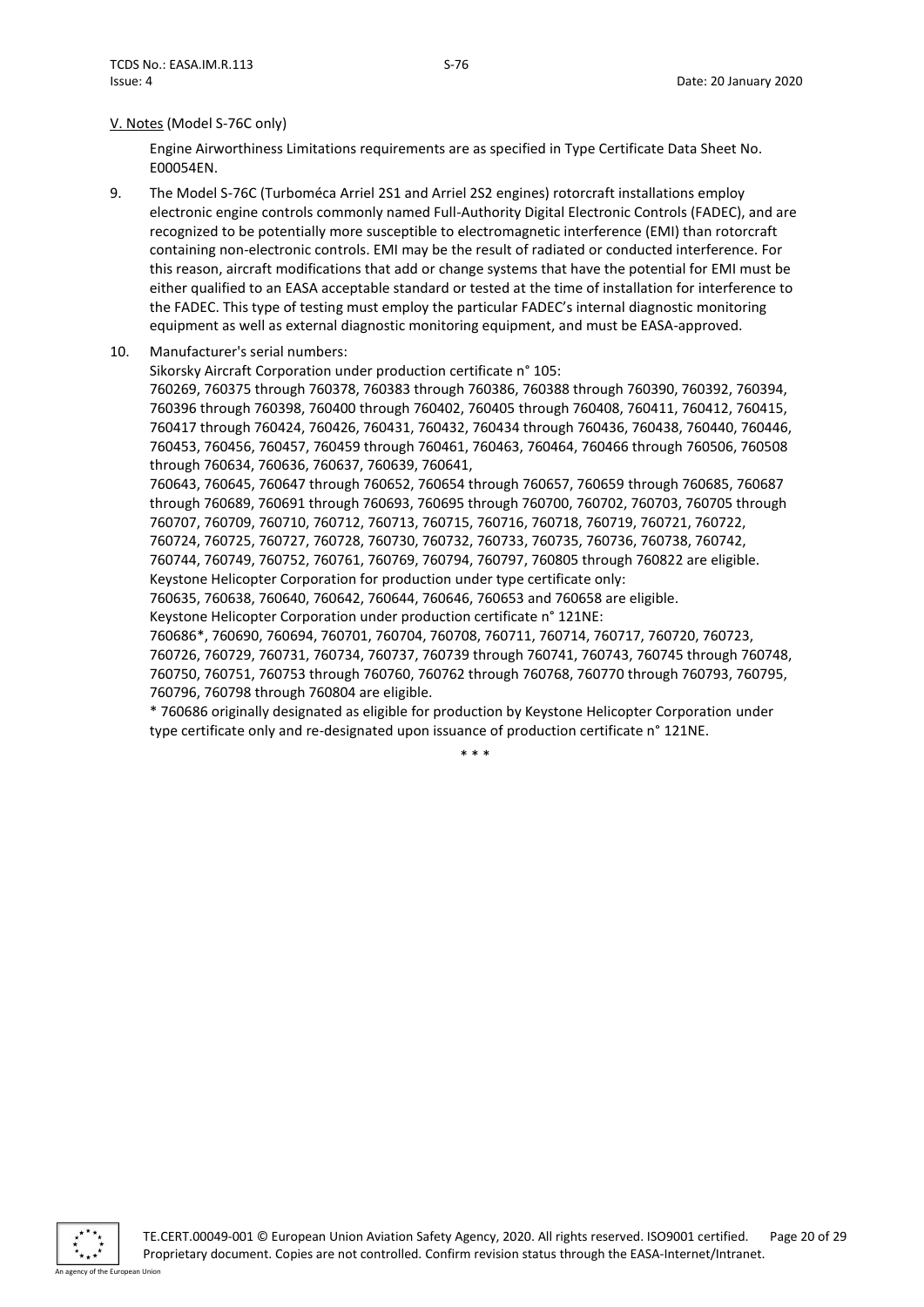#### <span id="page-20-0"></span>**SECTION 4: S-76D**

<span id="page-20-1"></span>

|    | I. General |                                                     |                            |                                                                    |
|----|------------|-----------------------------------------------------|----------------------------|--------------------------------------------------------------------|
| 1. |            | Type/ Model/ Variant                                |                            |                                                                    |
|    |            | 1.1 Type                                            | $S-76$                     |                                                                    |
|    | 1.2        | Model                                               | $S-76D$                    |                                                                    |
|    |            | 1.3 Variant                                         | ---                        |                                                                    |
| 2. |            | Airworthiness Category                              |                            | Large Rotorcraft, Category A and B                                 |
| 3. |            | Manufacturer                                        | 6900 Main Street<br>U.S.A. | Sikorsky Aircraft Corporation<br>Stratford, Connecticut 06497-9129 |
| 4. |            | Type Certification Application Date                 | to FAA:<br>to EASA:        | 4 June 2003<br>22 January 2009                                     |
| 5. |            | State of Design Authority                           |                            | Federal Aviation Administration (FAA), USA                         |
| 6. |            | State of Design Type Certificate Date               | 12 October 2012            |                                                                    |
| 7. |            | State of Design Type Certificate n°                 | H <sub>1</sub> NE          |                                                                    |
| 8. |            | State of Design Type Certificate Data Sheet n° H1NE |                            |                                                                    |
| 9. |            | <b>EASA Type Certification Date</b>                 | 25 February 2015           |                                                                    |
|    |            | <b>II. Certification Basis</b>                      |                            |                                                                    |

- <span id="page-20-2"></span>1. Reference Date for determining the applicable requirements 4 June 2003
- 2. Airworthiness Requirements
	- CS-29 Amdt. 2 as follows:

29.21, 29.25, 29.27, 29.29, 29.31, 29.33, 29.45, 29.49, 29.51, 29.53, 29.55, 29.59, 29.60, 29.61, 29.62, 29.63, 29.64, 29.65, 29.67, 29.71, 29.75, 29.77, 29.79, 29.81, 29.83, 29.85, 29.87, 29.141, 29.143, 29.151, 29.161, 29.171, 29.173, 29.175, 29.177, 29.181, 29.231, 29.235, 29.239, 29.241, 29.251, 29.301, 29.303, 29.305, 29.307 (main and tail rotor blades only), 29.309, 29.321, 29.337, 29.339, 29.341, 29.351, 29.361, 29.395, 29.397, 29.399, 29.411, 29.471, 29.473, 29.475, 29.477, 29.479, 29.481, 29.483, 29.485, 29.493, 29.547, 29.549, 29.551, 29.561(a)(d), 29.563, 29.571 (main and tail rotor blades only), 29.601, 29.602, 29.603, 29.605, 29.607, 29.609, 29.610, 29.611, 29.613, 29.619, 29.621, 29.623, 29.629, 29.653, 29.659, 29.661, 29.663, 29.672, 29.673, 29.674, 29.675, 29.681, 29.683, 29.685, 29.687, 29.691, 29.695, 29.723, 29.725, 29.727, 29.729, 29.731, 29.733, 29.735, 29.771, 29.773, 29.775, 29.777, 29.779, 29.783, 29.801, 29.803, 29.805, 29.807, 29.809, 29.811, 29.812(a)(c)(d)(e)(f), 29.813, 29.831, 29.851, 29.853, 29.855, 29.861, 29.863, 29.871, 29.873, 29.901, 29.903, 29.907, 29.917, 29.921, 29.931, 29.939, 29.951, 29.953, 29.954, 29.955, 29.959, 29.961, 29.965, 29.969, 29.971, 29.977, 29.993, 29.995, 29.997, 29.999, 29.1011, 29.1013, 29.1015, 29.1017, 29.1019, 29.1021, 29.1023, 29.1027, 29.1041, 29.1043, 29.1045, 29.1047, 29.1049, 29.1091, 29.1093, 29.1103, 29.1121, 29.1123, 29.1141, 29.1143, 29.1145, 29.1151, 29.1163, 29.1165, 29.1181, 29.1183, 29.1185, 29.1187, 29.1189, 29.1191, 29.1193, 29.1194, 29.1195, 29.1197, 29.1199, 29.1201, 29.1203, 29.1301, 29.1303, 29.1305, 29.1307, 29.1309 (new avionics, AFCS, and Electrical Power Generation and Distribution System only), 29.1321, 29.1322, 29.1323, 29.1325, 29.1327, 29.1329, 29.1331, 29.1333, 29.1335, 29.1337, 29.1351, 29.1353, 29.1355, 29.1357, 29.1359, 29.1363, 29.1381, 29.1383, 29.1385, 29.1387, 29.1389, 29.1391, 29.1393, 29.1395, 29.1397, 29.1401, 29.1411, 29.1413, 29.1415, 29.1431, 29.1435, 29.1461, 29.1501, 29.1503, 29.1505, 29.1509, 29.1517, 29.1519, 29.1521, 29.1523, 29.1525 ,29.1527, 29.1529, 29.1541, 29.1543, 29.1545, 29.1547, 29.1549, 29.1551, 29.1553, 29.1555, 29.1557, 29.1559, 29.1561, 29.1565, 29.1581, 29.1583, 29.1585, 29.1587, 29.1589, A29.1, A29.2, A29.3, A29.4, B29.1, B29.2, B29.3, B29.4, B29.5, B29.6, B29.7, B29.8, B29.9, C29.

#### Except 14 CFR FAR Part 29 Amdts.:

29.1 at 29-21, 29.2 at 29-32, 29.307 at 29-4 (all but main and tail rotor blades), 29.391 at 29-0, 29.561(b)(c) at 29-0, 29.561(c) at 29-29 (for engine installation only), 29.571 at 29-20 (all but main and

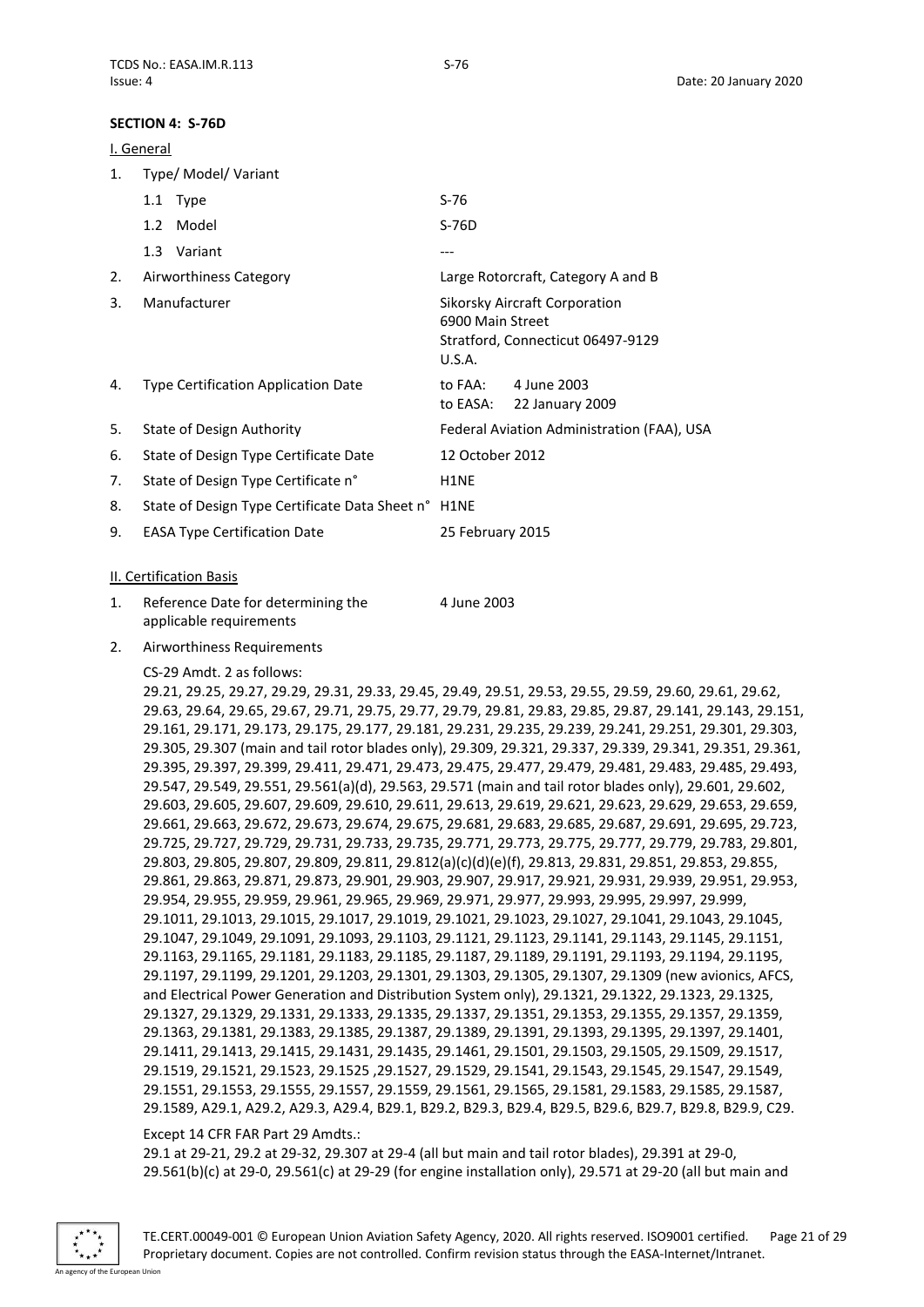tail rotor blades only), 29.625 at 29-0, 29.671 at 29-0, 29.785 at 29-0, 29.787 at 2912, 29.865 at 29-12 (for External Cargo Hook ODA-TC-76-193, option 76255-02000 only), 29.908 at 29-13, 29.923(a)(b) at 29- 34, 29.923(c) - (o) at 29-26, 29.927 at 29-3, 29.963 at 29-26, 29.967 at 29-0, 29.973 at 29-0, 29.975 at 29- 26, 29.1309 at 29-14 (all but new avionics, AFCS, and Electrical Power Generation and Distribution System), 29.1317 at 29-49, 29.1457 at 29-52, 29.1459 at 29-52, E29.1 at 29-49.

CS-29 Regulations not adopted or not applicable for initial TC:

29.427, 29.497, 29.501, 29.505, 29.511, 29.519, 29.521, 29.562, 29.631, 29.679, 29.737, 29.751, 29.753, 29.755, 29.757, 29.812(b), 29.815, 29.833, 29.859, 29.865 for HEC, 29.935, 29.952, 29.957, 29.979, 29.991, 29.1001, 29.1025, 29.1101, 29.1105, 29.1107, 29.1109, 29.1125, 29.1142, 29.1147, 29.1157, 29.1159, 29.1399, 29.1419, 29.1433, 29.1439, 29.1522, D29.

Ditching: see Note 7.

| 3. | <b>Special Conditions</b>                    | 29-004-SC (Docket No. SW004),<br>dated 17 June 1998<br>(see FAA Issue Paper P02, dated 5 September 2012)                                                                                      |
|----|----------------------------------------------|-----------------------------------------------------------------------------------------------------------------------------------------------------------------------------------------------|
| 4. | Exemptions                                   | none                                                                                                                                                                                          |
| 5. | Deviations                                   | none                                                                                                                                                                                          |
| 6. | Equivalent Safety Findings                   | TD1509BO-R-S-1 for 14CFR Part 29.1401(d) at Amdt. 29-<br>11; Anti-collision light system installed in accordance with<br>Sikorsky Drawing 33776-92603.                                        |
|    |                                              | AT01847BO-R-P-1 for 14CFR Part 29.1305 at Amdt, 29-40<br>and 14CFR Part 29.1549 at Amdt. 29-34; Use of a Power<br>Limit Indicator (PLI) as the primary means for<br>indicating/setting power. |
| 7. | Requirements elected to comply               | CS 29 Amdt. 2 (see II.2.)                                                                                                                                                                     |
| 8. | <b>Environmental Protection Requirements</b> |                                                                                                                                                                                               |
|    | Noise Requirements<br>8.1                    | See TCDSN EASA.IM.R.113                                                                                                                                                                       |
|    | 8.2 Emission Requirements                    | n/a                                                                                                                                                                                           |
| 9. | Operational Suitability Data (OSD)           | see SECTION 5 below                                                                                                                                                                           |

#### <span id="page-21-0"></span>III. Technical Characteristics and Operational Limitations

| 1. | <b>Type Design Definition</b> | Sikorsky drawings                                                                                                                                                                       |                                                          |
|----|-------------------------------|-----------------------------------------------------------------------------------------------------------------------------------------------------------------------------------------|----------------------------------------------------------|
|    |                               | 76000-00003                                                                                                                                                                             | Air Vehicle                                              |
|    |                               | 76076-00000                                                                                                                                                                             | <b>Top Option Collector</b>                              |
|    |                               | 12076-00D000                                                                                                                                                                            | <b>Type Certification Option Collector</b>               |
|    |                               | 76000-70060                                                                                                                                                                             | <b>General CEO Collector</b>                             |
|    |                               | 76080-70002                                                                                                                                                                             | <b>EIS Mods/Installation Collector</b>                   |
|    |                               |                                                                                                                                                                                         | S-76D Configuration, EASA-approved:                      |
|    |                               |                                                                                                                                                                                         | EASA Familiarization and Validation Summary, Doc.        |
|    |                               |                                                                                                                                                                                         | n° SER-76040409, Rev. 2, dated 22 January 2015, or later |
|    |                               | approved revisions.                                                                                                                                                                     |                                                          |
| 2. | Description                   | Twin gas turbine engine; four-bladed single main rotor,<br>four-bladed tail rotor; helicopter with tricycle-type<br>landing gear; designed to carry a pilot and up to 14<br>passengers. |                                                          |
| 3. | Equipment                     | Refer to Equipment List in approved RFM                                                                                                                                                 |                                                          |
| 4. | <b>Dimensions</b>             |                                                                                                                                                                                         |                                                          |
|    | 4.1 Fuselage                  | Length:                                                                                                                                                                                 | 13.22 m                                                  |
|    |                               | Width hull:                                                                                                                                                                             | 2.13 m                                                   |
|    |                               | Width stabilizer:                                                                                                                                                                       | 3.05 <sub>m</sub>                                        |
|    |                               | Height:                                                                                                                                                                                 | 3.58 <sub>m</sub>                                        |

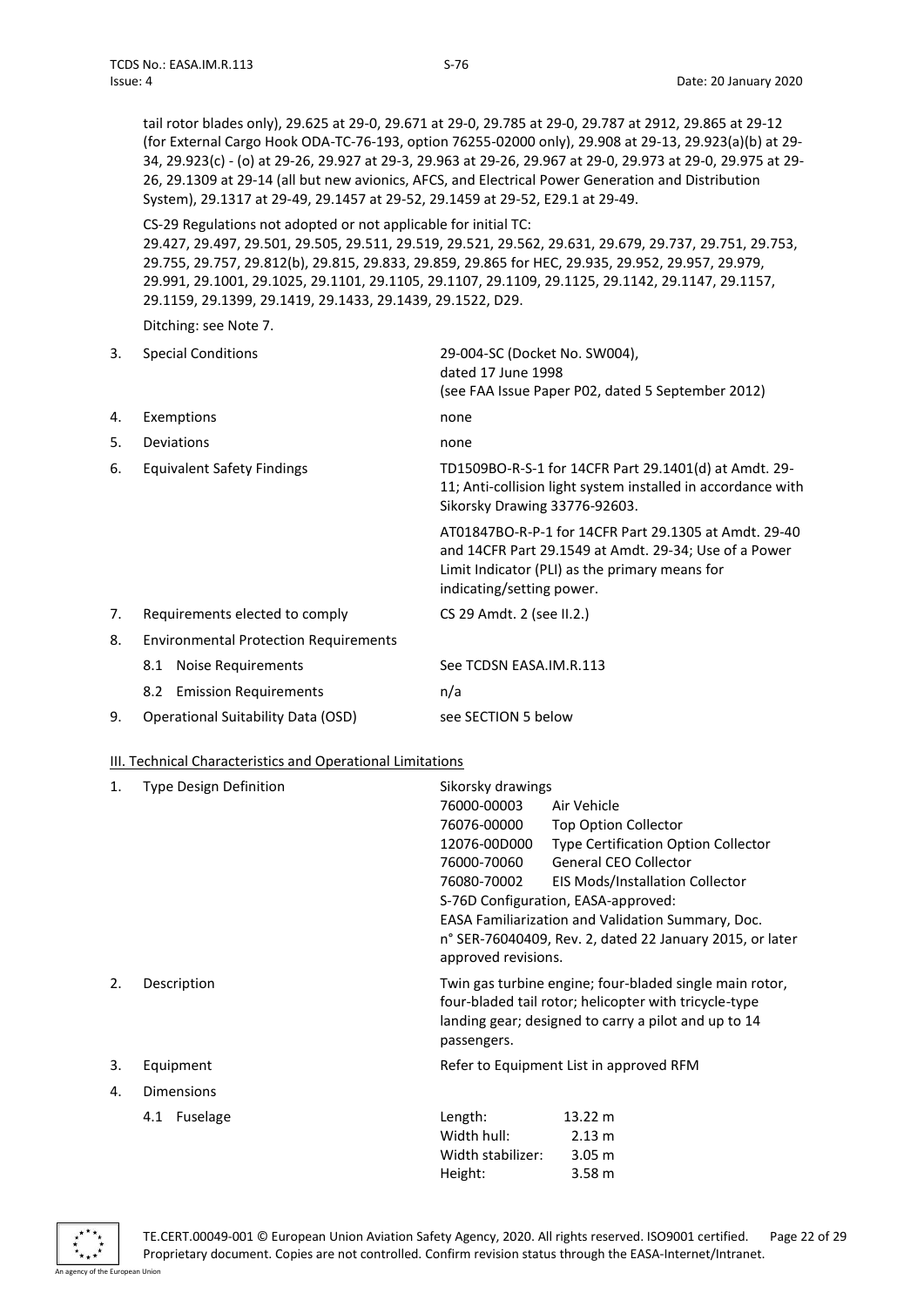5. Engine

| Main Rotor<br>4.2    | Diameter:       | 13.43 m                                    |  |
|----------------------|-----------------|--------------------------------------------|--|
| 4.3 Tail Rotor       | Diameter:       | $2.44 \text{ m}$                           |  |
| Engine               |                 |                                            |  |
| Model<br>5.1         |                 | Pratt & Whitney Canada<br>2 x Model PW210S |  |
| 5.2 Type Certificate | FAA TC/TCDS n°: | E00083EN<br>EASA TC/TCDS n°: EASA.IM.E.126 |  |

- 5.3 Limitations
	- 5.3.1 Installed Engine Limitations

| Operating condition                                                                                                                                                                                                                | Time                                                                                                         | Engine TQ<br>limits[%]           | <b>ITT</b><br>[°C]              | N <sub>G</sub><br>[%]            | $N_P$<br>$[\%]$ |
|------------------------------------------------------------------------------------------------------------------------------------------------------------------------------------------------------------------------------------|--------------------------------------------------------------------------------------------------------------|----------------------------------|---------------------------------|----------------------------------|-----------------|
| TKOF AEO                                                                                                                                                                                                                           | 5 min                                                                                                        | $100^{(1.)}$                     | 932-924<br>(1.)(2.)             | $100.0^{(1.)}$                   | 108             |
| HIP AEO $(3.)$                                                                                                                                                                                                                     | 30 min                                                                                                       | $100^{(1.)}$                     | $924$ (1.)                      | $100.0^{(1.)}$                   | 108             |
| Max cons AEO                                                                                                                                                                                                                       | - - -                                                                                                        | $100^{(1.)}$                     | 886                             | 98.8                             | 108             |
| <b>Transient AEO</b>                                                                                                                                                                                                               | 20 sec                                                                                                       | 136                              | 980                             | 101.8                            | 118             |
| 30 sec OEI                                                                                                                                                                                                                         | 30 sec                                                                                                       | $140^{(1.)}$                     | $1006$ (1.)                     | $102.7^{(1.)}$                   | 108             |
| 2 min OEI                                                                                                                                                                                                                          | 2 min                                                                                                        | $136^{(1.)}$                     | 980 (1.)                        | $101.8$ (1.)                     | 108             |
| Max cons OEI                                                                                                                                                                                                                       | $- - -$                                                                                                      | $128$ <sup>(1.)</sup>            | $924$ (1.)                      | $100.0^{(1.)}$                   | 108             |
| <b>Transient OEI</b>                                                                                                                                                                                                               | 5 sec                                                                                                        | 145<br>(30 sec OEI)              | 1015<br>$(30 \text{ sec }$ OEI) | 103.3<br>$(30 \text{ sec }$ OEI) | 115             |
|                                                                                                                                                                                                                                    |                                                                                                              | 141<br>$(2 \text{ min }$ OEI $)$ | 989<br>(2 min OEI)              | 102.3<br>(2 min OEI)             |                 |
| <b>Transient OEI</b>                                                                                                                                                                                                               | 20 sec                                                                                                       | 136<br>(max cons OEI)            | 980<br>(max cons OEI)           | 101.8<br>(max cons OEI)          | 118             |
| <b>GND idle</b>                                                                                                                                                                                                                    | 20 sec                                                                                                       | - - -                            | 790                             |                                  | - - -           |
|                                                                                                                                                                                                                                    | $- - -$                                                                                                      |                                  | 760                             |                                  |                 |
| <b>Starting</b>                                                                                                                                                                                                                    | 2 sec                                                                                                        |                                  | 825                             |                                  |                 |
|                                                                                                                                                                                                                                    | 60 sec                                                                                                       |                                  | 750 (4.)                        |                                  |                 |
| Notes:                                                                                                                                                                                                                             |                                                                                                              |                                  |                                 |                                  |                 |
| 1.<br>Boxes with bold borders and numbers denote EEC controlled limiter values.                                                                                                                                                    |                                                                                                              |                                  |                                 |                                  |                 |
| When the ITT increases above 886°C, the Take-off and maximum continuous OEI ITT limits<br>2.<br>will decrease from 932°C to 924°C over a 3-minute period. The limits increase back to<br>932°C when the ITT decreases below 886°C. |                                                                                                              |                                  |                                 |                                  |                 |
| 3.                                                                                                                                                                                                                                 | Hovering at Increased Power (HIP):<br>Use of Take-off limits during hover operations in excess of 5 minutes. |                                  |                                 |                                  |                 |
| ITT limiting occurs at 740°C. An automatic abort will be commanded (on ground only) if the<br>4.<br>ITT reaches 765°C.                                                                                                             |                                                                                                              |                                  |                                 |                                  |                 |

5. Limit in parentheses refers to currently selected OEI limit.

Note: Engine TQ 100% = 891.6 Nm (657.6 lb·ft)

5.3.2 Transmission Torque Limits Refer to approved RFM

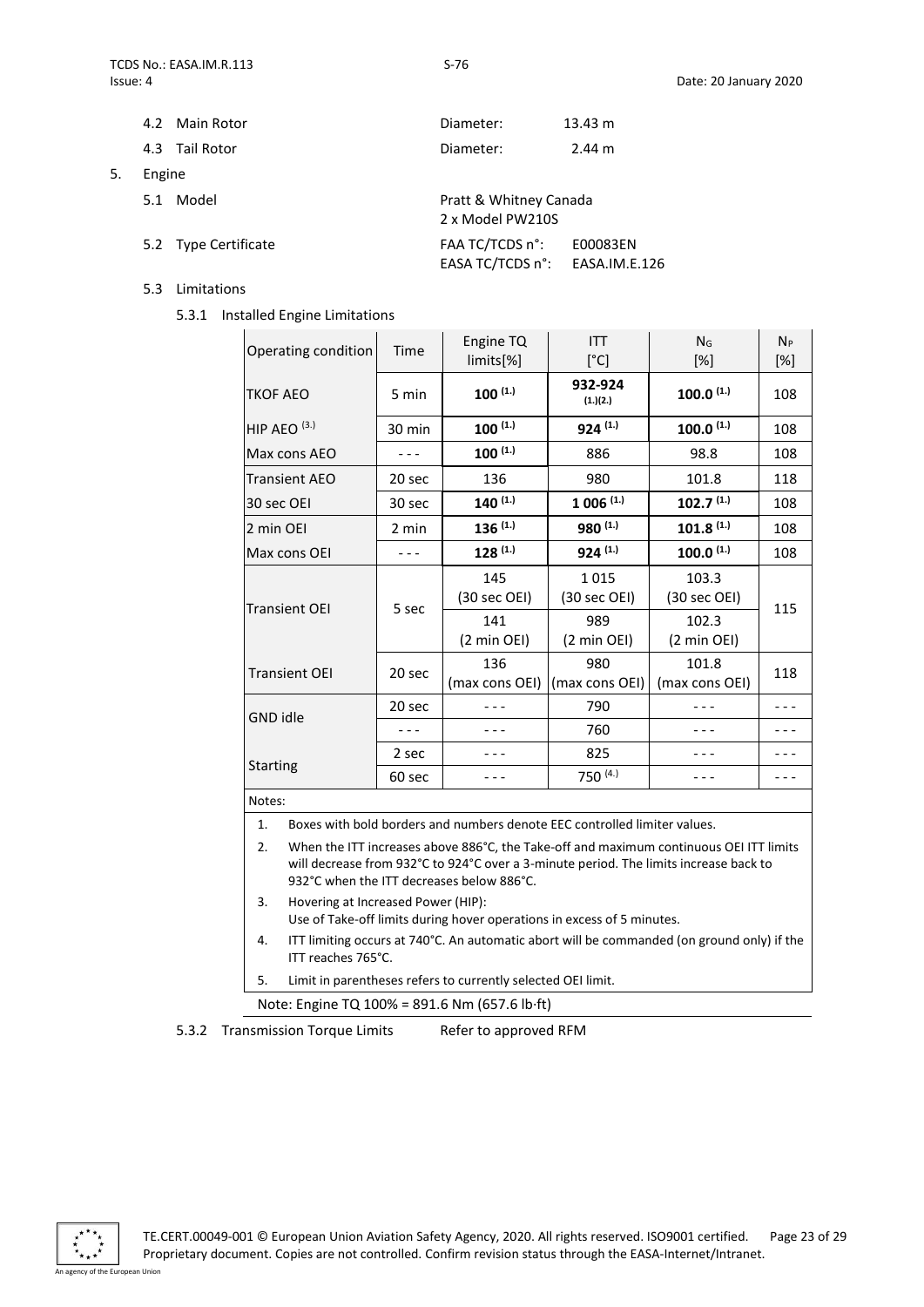# 6. Fluids (Fuel/ Oil/ Additives)

# 6.1 Fuel

| Issuing<br>Authority | Type $(1.1)$   | Specification     | Fuel temperature range (2.)                                              |
|----------------------|----------------|-------------------|--------------------------------------------------------------------------|
|                      | Jet A          | <b>ASTM D1655</b> |                                                                          |
| Commercial           | Jet A-1        | <b>ASTM D1655</b> |                                                                          |
|                      | No. 3 Jet Fuel | <b>PRC GB6537</b> | $-40^{\circ}$ C ( $-40^{\circ}$ F) to 45 $^{\circ}$ C (113 $^{\circ}$ F) |
|                      | $JP-5$         | MIL-DTL-5624      |                                                                          |
| Military             | JP-8           | MIL-DTL-83133     |                                                                          |

Notes:

- 1. Any approved fuel or mixture of approved fuels may be used. Refer to the Pratt & Whitney Canada PW210S Maintenance Manual for a complete list of acceptable and alternate/emergency fuels.
- 2. Fuel anti-icing additive must be used below 4°C (40°F) for fuels supplied without anti-icing additive (see Note 1.).

#### 6.2 Oil

| <b>Brand</b>                                           | Supplier                     |
|--------------------------------------------------------|------------------------------|
| AeroShell Turbine Oil 500<br>AeroShell Turbine Oil 560 | Shell Oil Company            |
| BP Turbo Oil 2380                                      | Air BP                       |
| Castrol 5000                                           | Castrol Ltd.                 |
| Mobil Jet Oil II                                       | Exxon Mobil Chemical Company |
| Turbonycoil 600 II                                     | Nyco S.A.                    |

# 6.3 Additives see Note 1.

### 7. Fluid capacities

7.3 Coolant System Capacity **n/a** 

7.1 Fuel Helicopter s/n 761004 through 761036: Fuel tank capacity: 1 128 litres (298 US gal) Usable fuel: 1 097 litres (290 US gal) Helicopter s/n 761037 and subsequent: Fuel tank capacity: 1 105 litres (292 US gal) Usable fuel: 1 075 litres (284 US gal) See Note 2.

7.2 Oil 4.85 litres (1.28 US gal) per engine

8. Air Speed Limitations VNE PWR ON: 155 KIAS See RFM for variations of VNE PWR ON With DA. VLEVLO: 130 KIAS VNE PWR OFF: 136 KIAS See RFM for variations of VNE PWR OFF with DA. Refer to approved RFM for reduction in  $V_{NE}$  with altitude and other speed limitations.

9. Rotor Speed Limitations

| Power on:          |                                  |
|--------------------|----------------------------------|
| Maximum:           | 115% N <sub>r</sub> (336.95 rpm) |
| Cautionary:        | 108-115% Nr                      |
| Normal operation   |                                  |
| rotor speed (AEO): | 106-108% Nr                      |
| Cautionary (AEO):  | 91-106% Nr                       |
| Normal operation   |                                  |

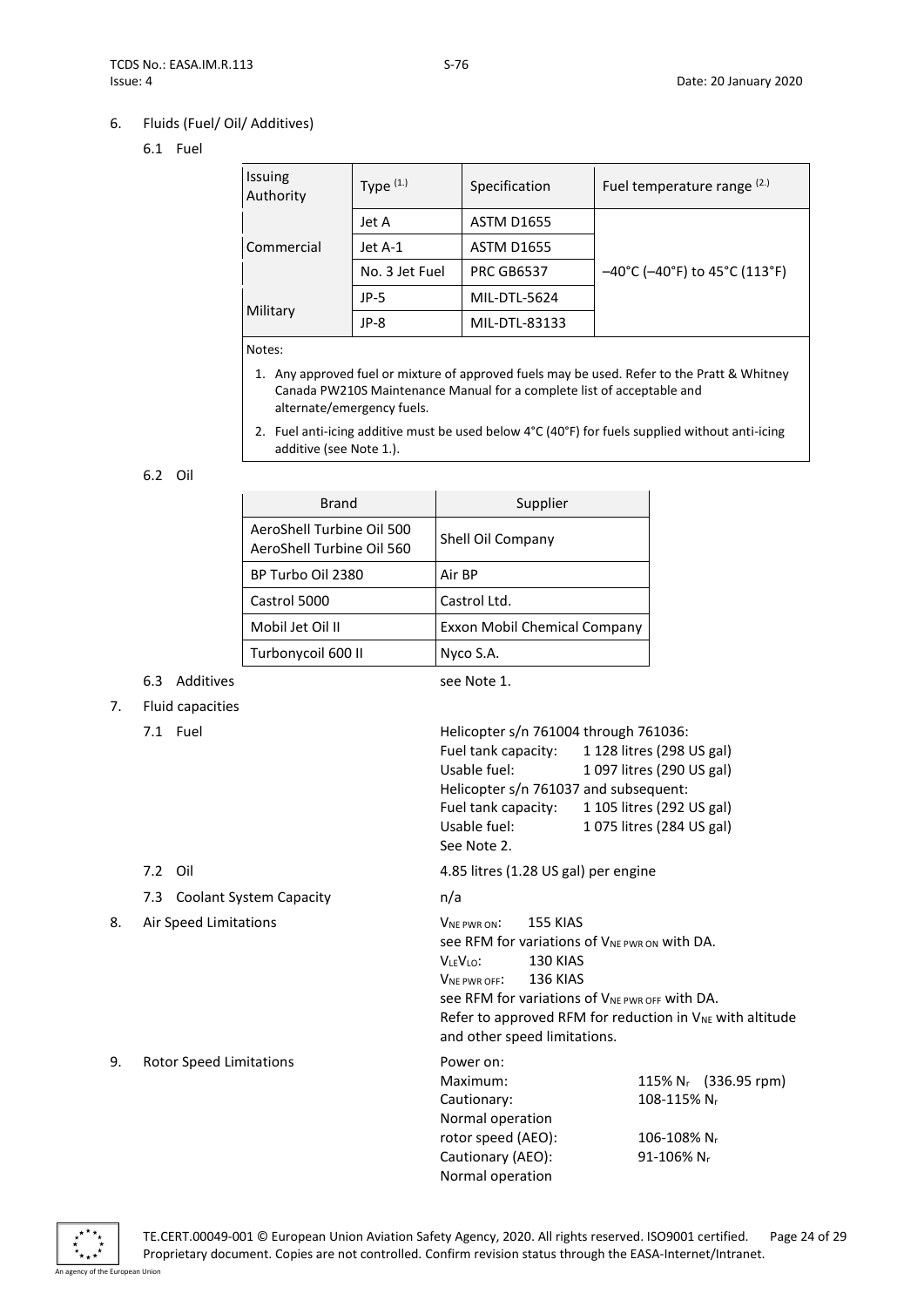|     |                                            | rotor speed                                                                                |                             |
|-----|--------------------------------------------|--------------------------------------------------------------------------------------------|-----------------------------|
|     |                                            | (OEI above VBROC):                                                                         | 106% to 108% N <sub>r</sub> |
|     |                                            | Normal operation                                                                           |                             |
|     |                                            | rotor speed                                                                                |                             |
|     |                                            | (OEI up to VBROC):                                                                         | 100% to 108% N <sub>r</sub> |
|     |                                            | Cautionary (OEI):                                                                          | 91% to 100% N <sub>r</sub>  |
|     |                                            | Transient minimum:                                                                         | $91\%$ N <sub>r</sub>       |
|     |                                            | Transient minimum at                                                                       |                             |
|     |                                            | touchdown during                                                                           |                             |
|     |                                            | OEI landing:                                                                               | 68% N <sub>r</sub>          |
|     |                                            | Power off:                                                                                 |                             |
|     |                                            | Maximum:                                                                                   | 115% N <sub>r</sub>         |
|     |                                            | Normal:                                                                                    | 91-115% N <sub>r</sub>      |
|     |                                            | Minimum:                                                                                   | $91\% N_r$                  |
|     |                                            | Transient minimum:                                                                         | 74% N <sub>r</sub>          |
|     |                                            | Transient minimum at                                                                       |                             |
|     |                                            | touchdown while executing                                                                  |                             |
|     |                                            | autorotation landing:                                                                      | $68\%$ N <sub>r</sub>       |
| 10. | Maximum Operating Altitude and Temperature |                                                                                            |                             |
|     | 10.1 Altitude DA                           |                                                                                            |                             |
|     |                                            |                                                                                            |                             |
|     | Enroute:                                   | 15 000 ft (4 570 m) DA                                                                     |                             |
|     | Take-off and landing:                      | Cat B 13 000 ft (3 960 m) DA                                                               |                             |
|     |                                            | Cat A 3 000 ft (914 m) horizontal,                                                         |                             |
|     |                                            | 5 000 ft (1 524 m) vertical,<br>Cat A<br>For Cat A see Note 8.                             |                             |
|     |                                            |                                                                                            |                             |
|     | 10.2 Temperature                           | -35°C (-31°F) to ISA+34°C, not to exceed +45°C (113°F),                                    |                             |
|     |                                            | see Note 10.                                                                               |                             |
| 11. | <b>Operating Limitations</b>               | Category A (see Note 8), 'elevated helipads' excluded                                      |                             |
|     |                                            | Category B                                                                                 |                             |
|     |                                            | VFR day and night,                                                                         |                             |
|     |                                            | IFR,                                                                                       |                             |
|     |                                            | Non-icing conditions                                                                       |                             |
| 12. | <b>Maximum Mass</b>                        | 5 386 kg (11 875 lb) take-off                                                              |                             |
|     |                                            | 5 443 kg (12 000 lb) for ground operations only                                            |                             |
|     | 13. Centre of Gravity Range                | Refer to approved RFM                                                                      |                             |
|     |                                            | Max. lateral C.G. limit for ground operations only:                                        |                             |
|     |                                            | 5 386 kg to 5 443 kg<br>48 mm                                                              |                             |
|     |                                            | (11 875 lb to 12 000 lb ±1.9 in)                                                           |                             |
|     |                                            |                                                                                            |                             |
|     | 14. Datum                                  | The datum line (STA 0) is located at 5 080 mm (200.0 in)<br>forward of main rotor centroid |                             |
|     |                                            |                                                                                            |                             |
| 15. | <b>Levelling Means</b>                     | Levelling plate at STA 176, B.L. 35, L.H. and plumb line                                   |                             |
|     |                                            | from upper frame of the aft doorway                                                        |                             |
| 16. | Minimum Flight Crew                        | 1 pilot (VFR)                                                                              |                             |
|     |                                            | 1 pilot (IFR) with V400                                                                    |                             |
|     |                                            | 2 pilots (IFR)                                                                             |                             |
|     |                                            | 2 pilots for Category A operation                                                          |                             |
| 17. | <b>Maximum Passenger Seating Capacity</b>  | 9, see Note 3.                                                                             |                             |
| 18. | Passenger Emergency Exit                   | 2, one on each side of the cockpit                                                         |                             |
|     |                                            | 2, one Type IV on each side of the passenger cabin                                         |                             |
| 19. | Maximum Baggage/ Cargo Loads               | Baggage compartments:                                                                      |                             |
|     |                                            | 272 kg (600 lb)                                                                            |                             |
|     |                                            |                                                                                            |                             |

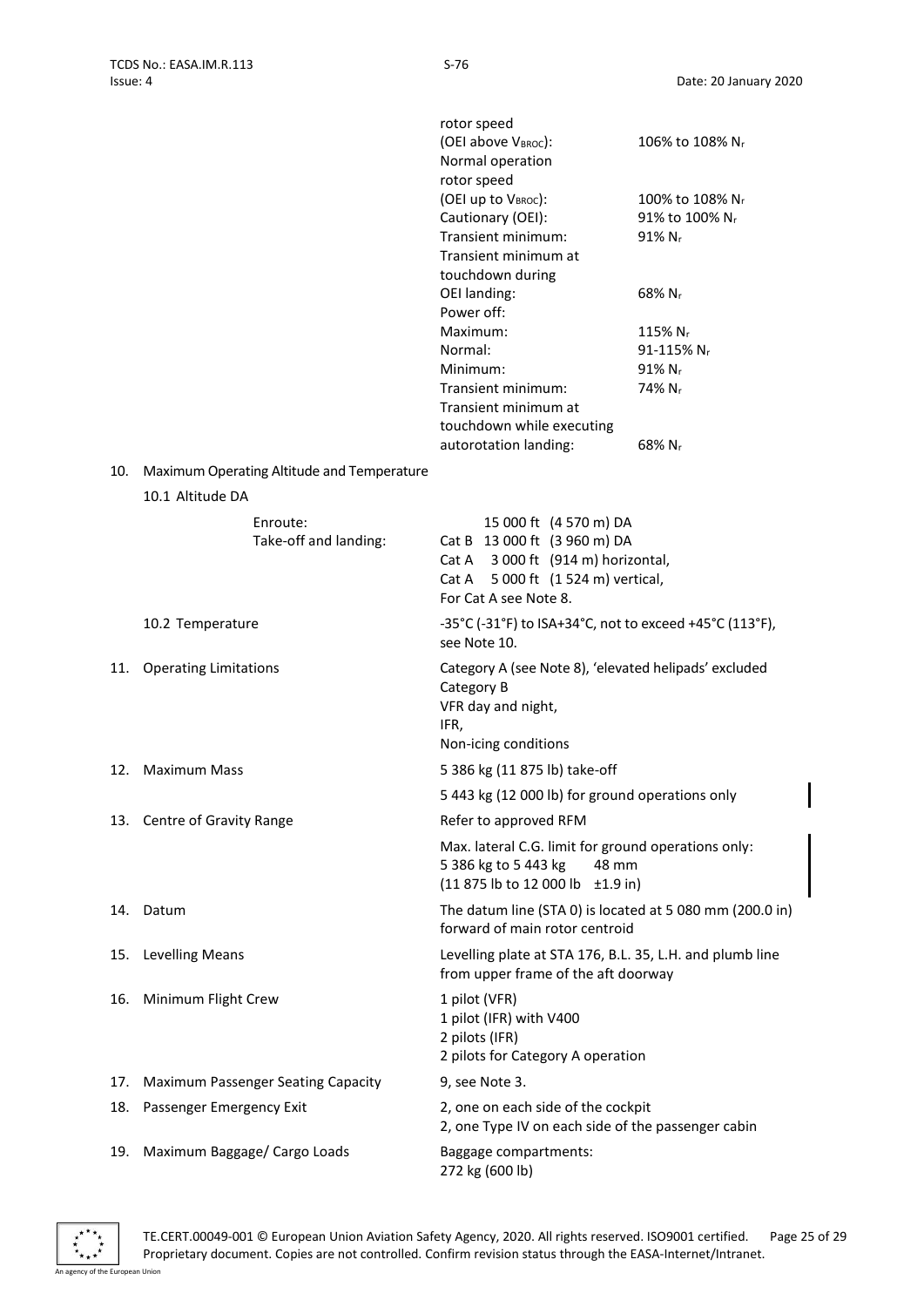<span id="page-25-0"></span>

|     |                                        | Cabin compartment:<br>Cargo floor loading 976 kg/m <sup>2</sup> (200 lb/ft <sup>2</sup> )                                                                                                                                                                                                                                                      |
|-----|----------------------------------------|------------------------------------------------------------------------------------------------------------------------------------------------------------------------------------------------------------------------------------------------------------------------------------------------------------------------------------------------|
| 20. | Rotor Blade Control Movement           | For rigging information refer to Maintenance Manual                                                                                                                                                                                                                                                                                            |
| 21. | <b>Auxiliary Power Unit (APU)</b>      | n/a                                                                                                                                                                                                                                                                                                                                            |
| 22. | Life-limited Parts                     | See Chapter 4 of the Maintenance Manual                                                                                                                                                                                                                                                                                                        |
|     | 23. Wheels and Tyres                   | See Illustrated Parts Catalogue (IPC)                                                                                                                                                                                                                                                                                                          |
|     | IV. Operating and Service Instructions |                                                                                                                                                                                                                                                                                                                                                |
| 1.  | <b>Flight Manual</b>                   | Rotorcraft Flight Manual, Model S-76D Helicopter,<br>Publication SA S76D-RFM-000, Part 1, Revision 2, EASA-<br>approved, or later approved revisions.<br>EASA-approved RFMS are listed in SER 76040409, Rev 2,<br>or later approved revision<br>(see III.1. Type Design Definition).                                                           |
| 2.  | <b>Maintenance Manual</b>              | Airworthiness Limitations and Inspection Requirements:<br>SA S76D-AWL-000, Rev. 4, EASA-approved, or later<br>approved revisions.<br><b>Maintenance Manual:</b><br>SA S76D-AMM-000, or later accepted revisions<br>EASA-accepted MMS are listed in SER 76040409, Rev. 2,<br>or later approved revision<br>(see III.1. Type Design Definition). |
| 3.  | <b>Structural Repair Manual</b>        | SA 4047-76-12                                                                                                                                                                                                                                                                                                                                  |
| 4.  | Weight and Balance Manual              | n/a                                                                                                                                                                                                                                                                                                                                            |
| 5.  | <b>Illustrated Parts Catalogue</b>     | SA S76D-IPC-000                                                                                                                                                                                                                                                                                                                                |
| 6.  | Service Letters and Service Bulletins  | As published by Sikorsky and EASA-approved                                                                                                                                                                                                                                                                                                     |
| 7.  | <b>Required Equipment</b>              | The basic required equipment, as prescribed in the<br>applicable airworthiness regulations (see Certification<br>Basis), must be installed in the helicopter for certification.                                                                                                                                                                |

### <span id="page-25-1"></span>V. Notes (Model S-76D only)

1. The following additives and concentrations are applicable:

| <b>Anti-Icing Additives</b>                                                                                                   |                                            |  |
|-------------------------------------------------------------------------------------------------------------------------------|--------------------------------------------|--|
| Additive<br>(Trade Name)                                                                                                      | Max concentration allowed<br>[% by volume] |  |
| Diethylene Glycol Monomethyl Ether as defined in<br>MIL-DTL-85470, or ASTM D4171 Type III                                     | 0.15%                                      |  |
| Ethylene Glycol Monoethyl Ether (Fluid I) as defined in<br>GOST 8313                                                          | 0.15%                                      |  |
| Mixture of 50% Ethylene Glycol Monoethyl Ether (Fluid I)<br>and 50% Methyl Alcohol (Fluid I-M) as defined in TU 6-10-<br>1458 | 0.3%                                       |  |

2. Current weight and balance report, including list of equipment included in certificated empty weight, and loading instructions, when necessary, must be provided for each helicopter at the time of original certification.

See Rotorcraft Flight Manual loading section for variations of fuel weight and moment-arm with variations of fuel and fuel quantity.

- 3. Seating arrangements:
	- for 7 passengers maximum (1 in cockpit, 6 in cabin) defined by Sikorsky drawing 12076-00D000 have

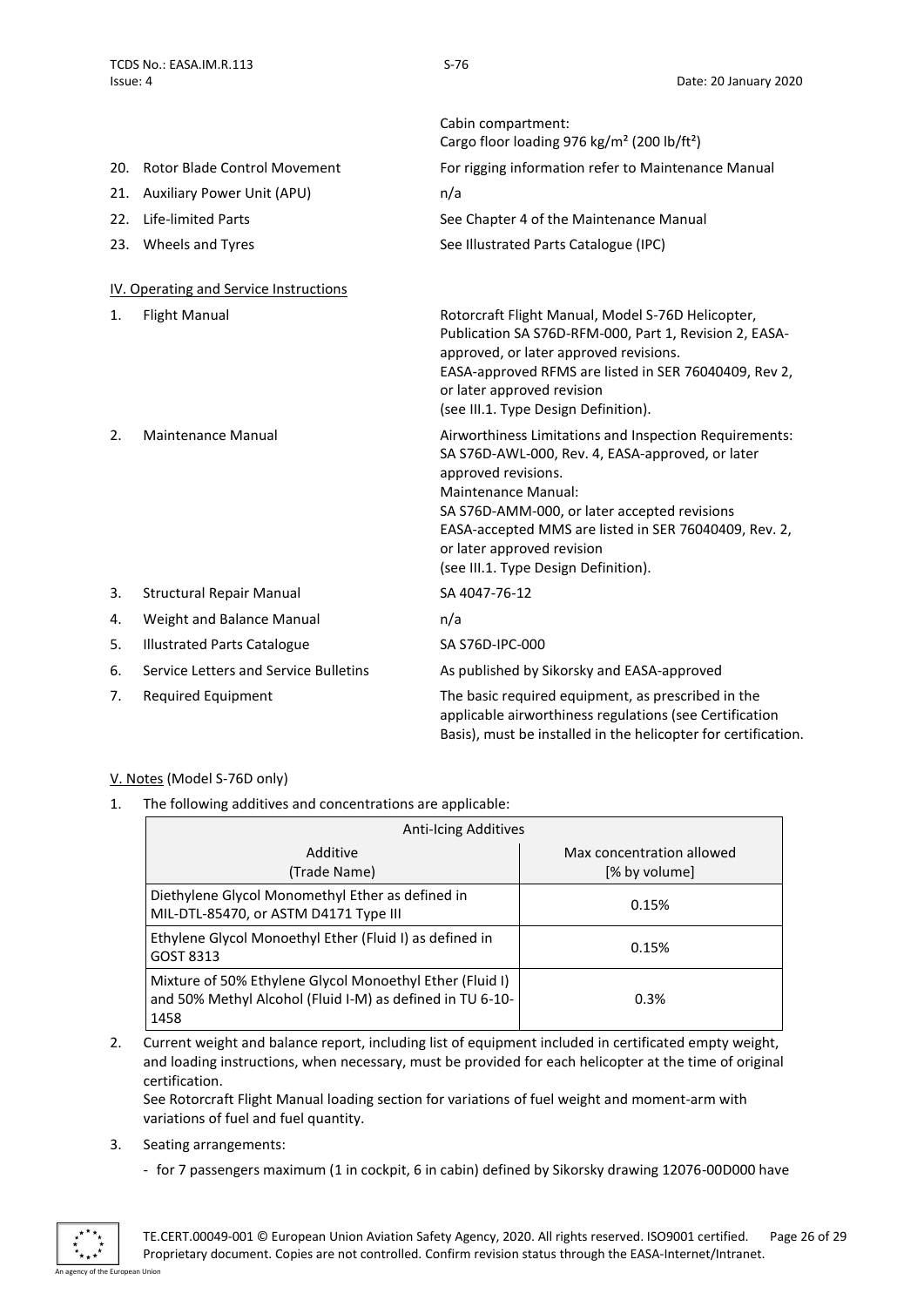been approved by EASA. These arrangements are shown in the loading information section of the approved RFM. Additional seating arrangements or related passenger provisions may be approved in accordance with the Certification Basis.

- for 9 passengers maximum (1 in cockpit, 8 in cabin) defined by ODA-TC-76-222 (DeLuxe VIP Interior) have been approved by EASA. These arrangements are shown in the loading information section of the approved RFMS.

Additional seating arrangements or related passenger provisions may be approved in accordance with the Certification Basis.

- 4. The Model S-76D with Pratt & Whitney Canada PW210S engines, without modification preclude the intentional discharge into the atmosphere of liquid fuel from the nozzle manifolds resulting from the process of engine shutdown.
- 5. For the Model S-76D, use of the 30-minute power rating is addressed in RFM SA S76D-RFM-000. Engine Airworthiness Limitations requirements are as specified in Type Certificate Data Sheet No. EASA.IM.E.126.
- 6. The Model S-76D (Pratt & Whitney Canada PW210S engines) employs electronic engine controls that are recognized to be more susceptible to Electromagnetic Interference (EMI) than manual (nonelectronic) controls used on other rotorcraft. EMI may be the result of radiated or conducted interference. For this reason, modifications that add or change systems that have the potential for EMI, must either be qualified to an EASA-acceptable standard or tested at the time of installation for interference to the engine controls. This type of testing must employ the particular engine control's diagnostic techniques and external diagnostic techniques. This testing must be accomplished in accordance with an EASA approved alternate test plan.
- 7. Ditching: If emergency flotation gear, p/n 33776-92709, is installed, then compliance has also been shown to CS-29 Amendment 2 of 29.563, 29.801 (b), (c), (d) and (e) and 29.807 (b) and (d). For ditching approval, compliance with the operating rules and 29.1411, 29.1415, and 29.1561 must be shown.
- 8. Model S-76D is approved for Category A horizontal operations as defined within RFM publication SA 76D-RFM-00, Part 1, Rev. 2, or later EASA approved revision.

Model S-76D is approved for Category A vertical operations as defined within RFM Supplement No. DO5, Part 1, Rev. 1, dated 23 April 2015 with EASA specific pages B.1, B.2, 1-3 / (1-4 blank), 2-3, all Rev. 'Basic', or later EASA approved revision.

- 9. Manufacturer's serial numbers: Sikorsky Aircraft Corporation under Production Certificate Number 105: 761004 and up are eligible
- 10. Refer to RFM SA S76D-RFM-000 Revision 5, or later approved revision, Part 1, Section 2 for Cold Weather Procedures.

\* \* \*

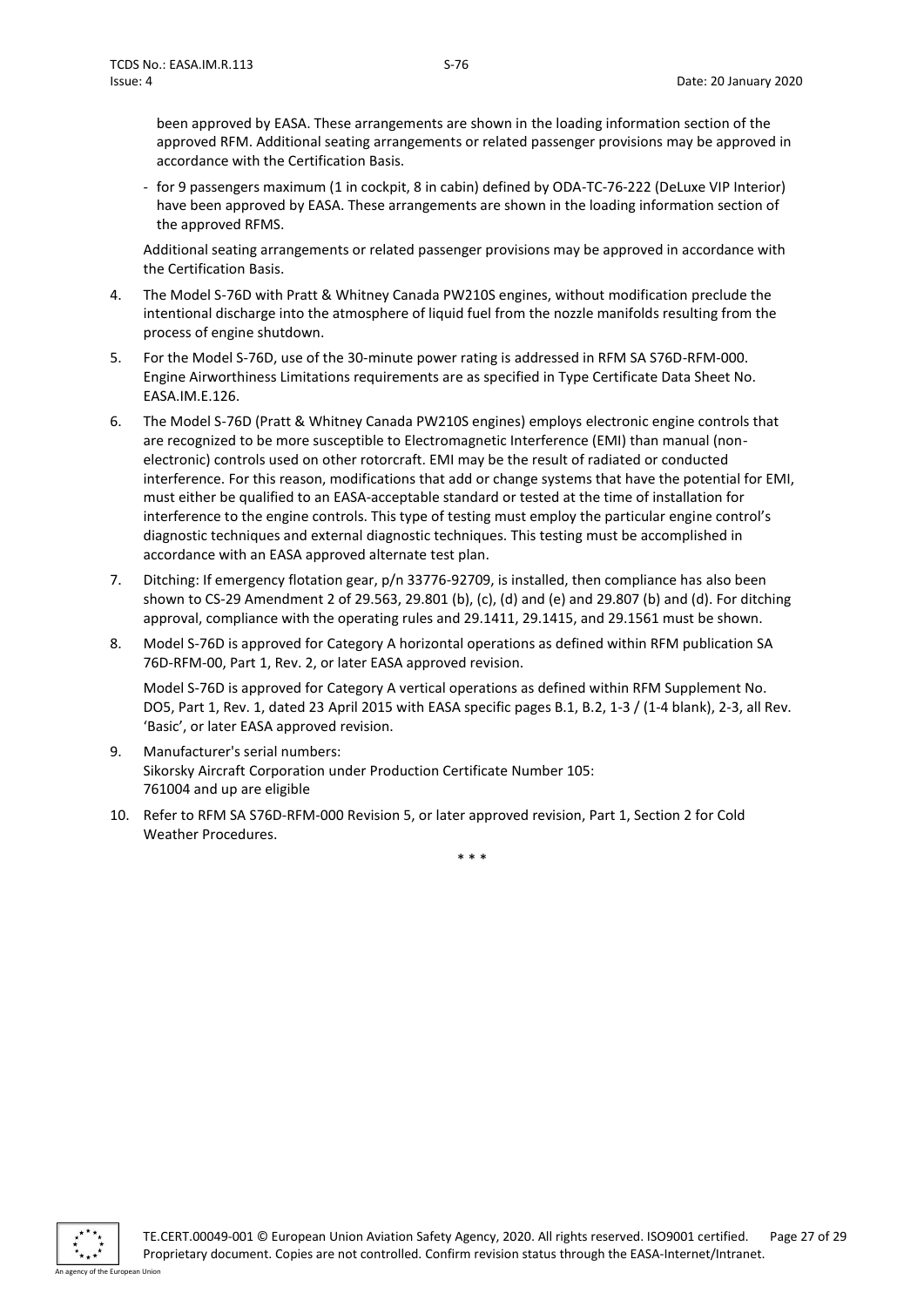#### <span id="page-27-0"></span>**SECTION 5: OPERATIONAL SUITABILITY DATA (OSD)**

The OSD elements listed below are approved by the European Aviation Safety Agency as per Commission Regulation (EU) 748/2012, as amended by Commission Regulation (EU) No 69/2014.

### <span id="page-27-1"></span>I. OSD Certification Basis

I.1 Reference Date for determining the applicable OSD requirements

For S-76A, S-76B, S-76C: n/a For S-76D: 22 July 2013

I.2 MMEL - Certification Basis

For S-76A, S-76B, S-76C: n/a

For S-76D: JAR-MMEL, Section 1, Subpart A and B, Amdt. 1, dated 1 August 2005

I.3 Flight Crew Data - Certification Basis

For S-76A, S-76B, S-76C: n/a

For S-76D: Common Procedure Document (CPD), dated 10 June 2004 for conducting Operational Evaluation Boards

I.4 SIM Data - Certification Basis

*reserved*

I.5 Maintenance Certifying Staff Data - Certification Basis *reserved*

#### <span id="page-27-2"></span>II. OSD Elements

II.1 MMEL

For S-76A, S-76B, S-76C: n/a

For S-76D: European Aviation Safety Agency, Master Minimum Equipment List, Sikorsky Aircraft Corporation, S-76D (H1NE), SA S76D-MMEL-000, Revision –, dated 11 November 2015, or later approved revisions.

II.2 Flight Crew Data

For S-76A, S-76B, S-76C: n/a

For S-76D: EASA Operational Suitability Data (OSD), Flight Crew, Sikorsky Aircraft Corporation S-76D, Revision 'OSD Report', dated 8 December 2015, or later approved revisions.

II.3 SIM Data

*reserved*

II.4 Maintenance Certifying Staff Data

*reserved*